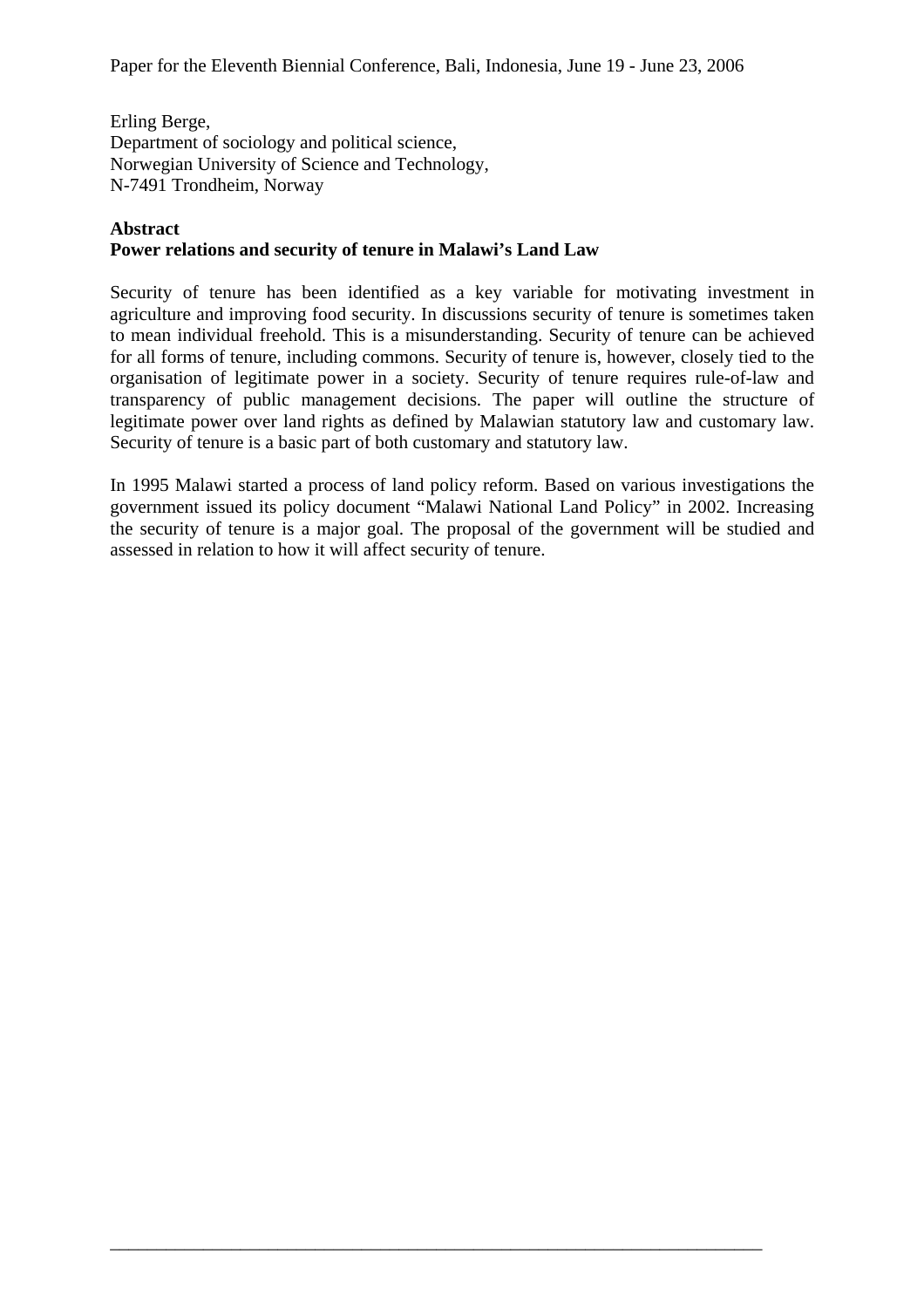Erling Berge, Department of sociology and political science, Norwegian University of Science and Technology, N-7491 Trondheim, Norway

# **Power relations and security of tenure in Malawi's Land Law**

#### **Introduction**

Security of tenure has been identified as a key variable for motivating investment in agriculture and improving food security. In discussions security of tenure is sometimes taken to mean individual freehold<sup>1</sup>. This is a misunderstanding. Security of tenure can be achieved for all forms of tenure, including customary tenure for families and village lands held jointly or in common. Security of tenure is, however, closely tied to the organisation of legitimate power in society. Security of tenure requires some kind of rule-of-law and transparency of public<br>management decisions. As management decisions. As societies change through modernisation, development, and economic growth, customary tenure also needs to adapt to provide security of tenure in a new situation.

Two processes in particular are seen to contribute to the experience of tenure insecurity. One is the increasing scarcity of land due to population increase and lack of urban economic growth. The other is the track record of land grabbing among

 $\overline{a}$ 

#### *BOX 1 Security of tenure in urban areas:*

Commenting on the plot where a local church was located and the residential buildings crowding it, the local guide explained rather matter-of-fact that those residences were built on church lands. But, said he, some people are good at persuading the authorities that they should be allowed to build on the apparently vacant land. Now we are discussing possibilities for buying the nearest houses. "We hope to persuade our brethren in the US to fund this buyback." He said.

What impressed me were not so much the facts, as the matter-of-fact account. Apparently, to Malawians, this is the way the world functions. It was nothing remarkable, nothing extraordinary. The authorities mandated to allocate land to people (most urban land is publicly owned) can apparently reallocate land without informing or negotiating with those currently possessing use rights even though it is illegal.

The example might occasion a question about markers distinguishing between private and public space. Maybe the signal marker for private space is the active agricultural usage of an area. If this is missing, perhaps the land will automatically be assumed to be vacant or unallocated?

A different type of process would seem to be at work where the water authorities had to buy back their rights to the forest reserve that the water supply depended on (forest reserves are public land). After democracy was introduced the neighbouring villagers had cut down the trees and started gardens in the area causing large scale siltation of the city's water reservoir. This was their right in a democracy. After all, they reasoned, the land belonged to the people.

powerful persons and the perception of power, tentatively described as personal and capricious, not bound by the rule of law. If people believe that powerful people can grab land with impunity the problem of security of tenure does not start in the law but in the way power

 $<sup>1</sup>$  An estate in land is freehold if it is without time limitation (Black's law dictionary 1990).</sup>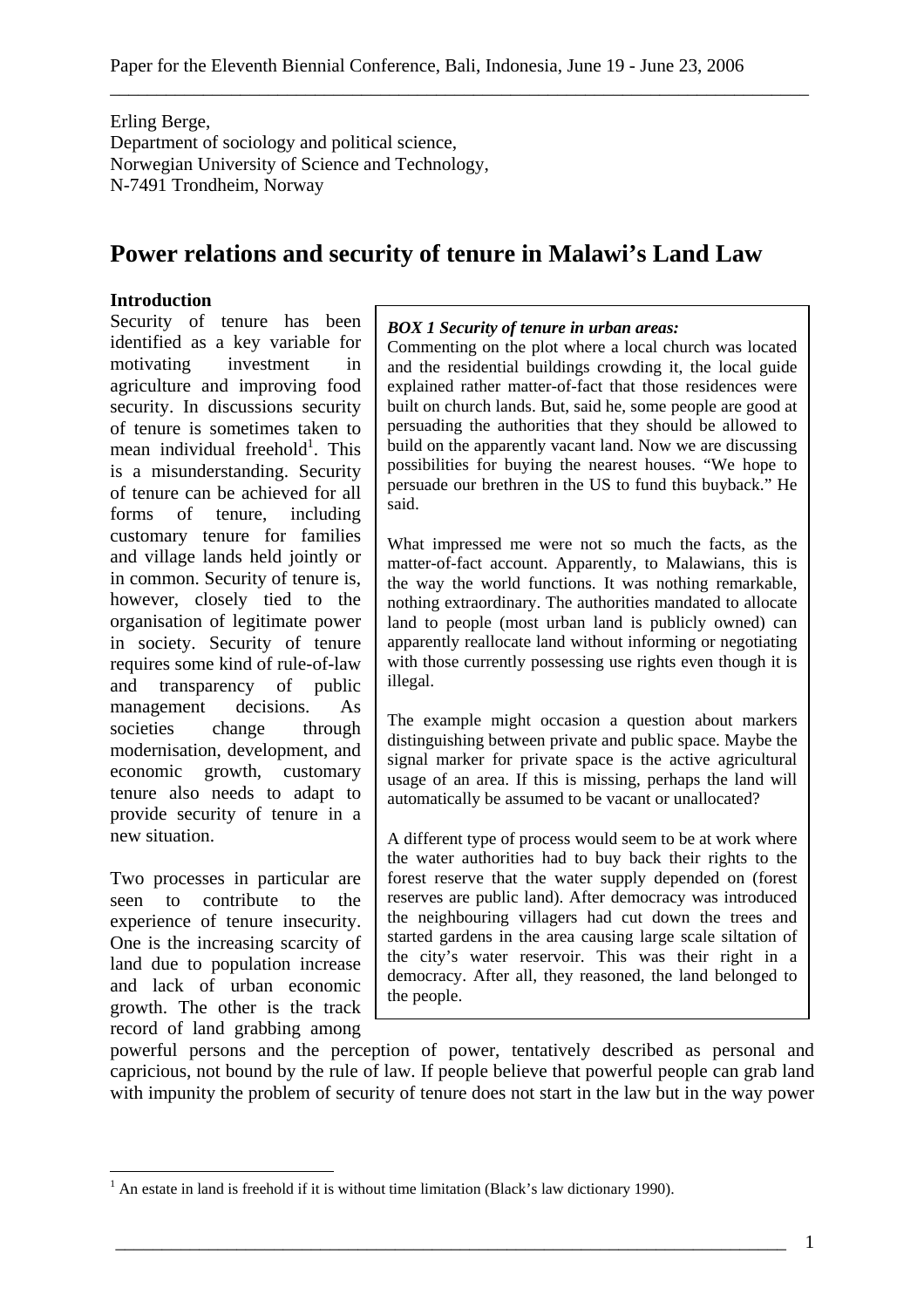performs and in the way people react to how power performs. The remedy will be reform of power over land rather than land titling.<sup>2</sup>

\_\_\_\_\_\_\_\_\_\_\_\_\_\_\_\_\_\_\_\_\_\_\_\_\_\_\_\_\_\_\_\_\_\_\_\_\_\_\_\_\_\_\_\_\_\_\_\_\_\_\_\_\_\_\_\_\_\_\_\_\_\_\_\_\_\_\_\_\_\_\_\_\_\_\_

In 1996 Malawi started a process of land reform (Kishindo 2004). Based on various investigations the government issued its policy document "Malawi National Land Policy" in 2002. This was followed in 2004 by "Malawi Land Reform Programme Implementation Strategy (2003 – 2007)" and in 2006 the Khaila report presented drafts of the law reforms. Increasing tenure security and equitable<sup>3</sup> access to land, is a major goal<sup>4</sup>. The proposal of the government will be studied and assessed in relation to how it will affect security of tenure. Before going into this, the paper will outline the system of land tenure and the structure of legitimate power over land as defined by Malawian statutory and customary law. Security of tenure is a basic part of both customary and statutory law.

## **On theory and methods used**

This report started out as an effort to understand the land tenure system of Malawi. It is based on secondary sources. Results obtained by the Saidi commission (Saidi 1999a and b) and the Malawi volumes from the "Restatement of African Law" series (Ibik 1970 and 1971) have been particularly helpful. Besides these sources, published statutory laws, public statistics, newspapers and available "grey" literature has been consulted. The reading has been done on a background of institutional theory (e.g. North 2005, Ostrom 2005, Gibson et al 2005) and history (Pakenham 1991, Phiri 2004).

Land tenure systems have long roots and develop with complex pressures. From pondering the available literature a few basic hypotheses has come to guide my interpretations. And it must be emphasised: some of the hypotheses, while theoretically plausible, are very much tentative conjectures based on very little evidence, at least evidence known to the present author. The hypotheses are concerned with how history may be seen to shape the informal institutional rules governing choices that people make. The choices are always done within a present context with certain constraints. And the problem we are considering, security of tenure has certain intrinsic characteristics that need to be factored into our considerations.

Three historical legacies have to be kept in mind:

 $\overline{a}$ 

- 1. While many countries now report an incipient scarcity of land in many parts of Africa, and perhaps most developed in the southern part of Malawi, the historical experience for most of Africa has been land abundance. The ability to just pull up your stakes and leave for virgin lands is a powerful check on many kinds of power. And it has implications for the kind of tenure system you need. With land abundance there will for example be little need for trade in land.
- 2. The historical experience of power may be of two kinds. From time immemorial and in a situation with land abundance where exit was easy, the local power had to be

 $2<sup>2</sup>$  Indeed there is, for example, in Kenya a reaction precisely against this kind of misuse of power. Kopp

<sup>(2002:286)</sup> observes "Many local movements like that of the Nandi nationalists are increasingly defining civic wirtue as a willingness to combat unaccountable land accumulation from the centre."<br><sup>3</sup> "Equity" denotes the spirit and habit of fairness, justness, and right dealing which would regulate the

intercourse of men with men" (Black's Law Dictionary)<br>
<sup>4</sup> See Ministry of Lands, Housing, Physical Planning and Surveys (2004:8). In Ministry of Lands, Physical

Planning and Surveys (2002:12, paragraph 1.3.5) it is said "Failure to reform and secure the tenure rights of smallholders has long been established as the primary cause of under investment, reliance on primitive technology and a fundamental reason for low wages in most rural areas." And Kishindo (2004:216) says "While members of local kinship groups enjoy lifetime use of land allocated to them in their communities (…), non-indigenous people do not enjoy much security, particularly in the early years of settlement."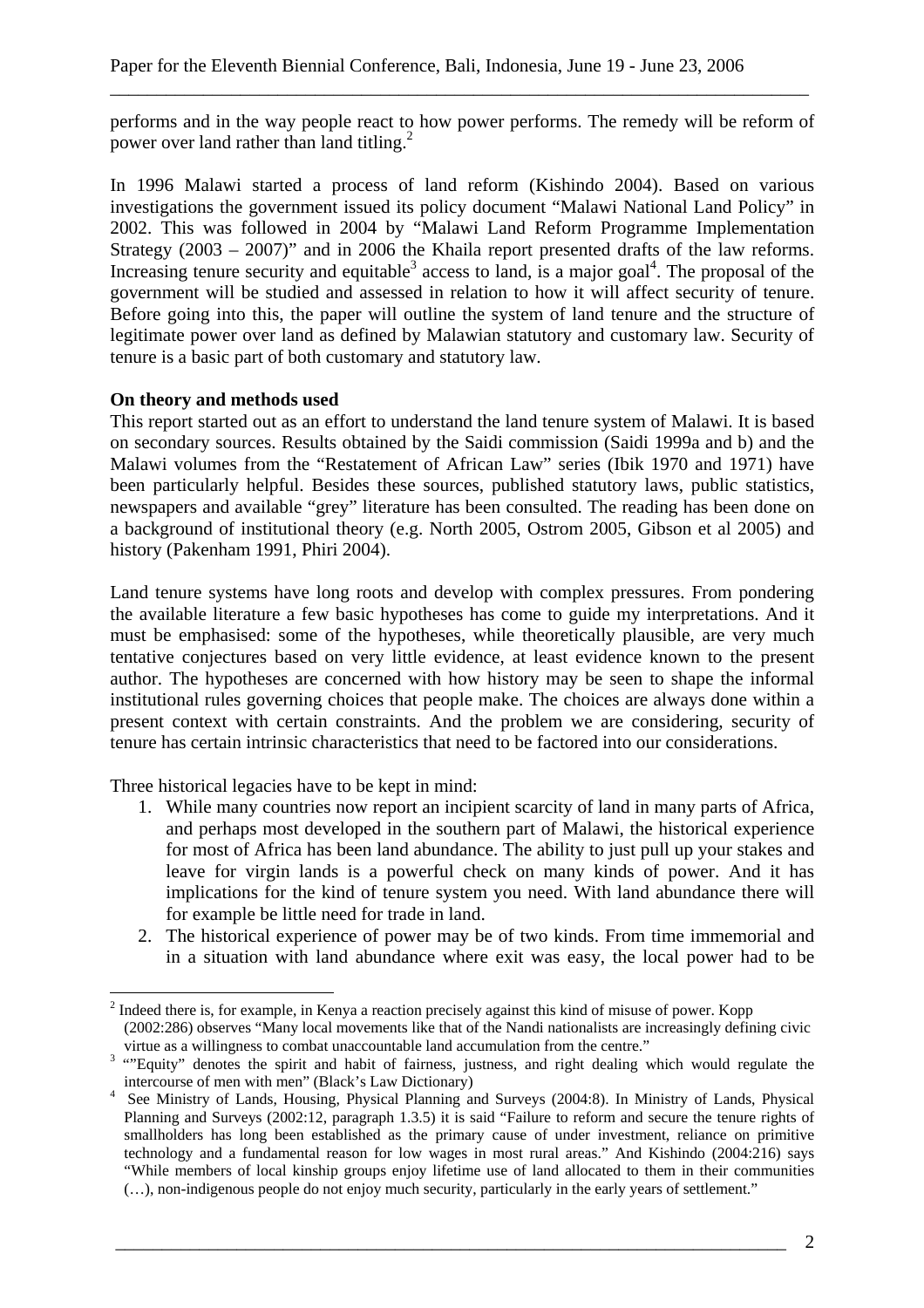charismatic. With growth in population and territory this was bolstered by military power and ideology. A link between the charisma of powerful persons and belief in their abilities at witchcraft may have been part of the power ideology. Judging from how people today behave in relation to powerful persons there seems to be just two options, unconditional loyalty or exit. Voice (to borrow Hirschman (1970)'s phrase) do not seem to be acceptable. A perception of power as a personal and capricious thing, not bound by the rule of law, may be a strong undercurrent in how people behave.

3. The English land laws introduced between 1893 and 1963 are an important part of the current thinking about security of tenure. One part of this legacy is the persistent belief that "the general thrust of colonial policy was to appropriate all land to the British sovereign and facilitate access to it by the settler community on the basis of private title, while preserving African rights to it strictly as "occupation rights" thus ensuring the availability of cheap labour for settlers." (Saidi Report 1999a:i). Another part, and rather paradoxically in view of the previous point, is the comparative neglect of the role and evolution of customary law after independence. The effort seemed to go into developing statutory law in the English tradition.

In the present social situation the historical legacies are joined by three other forces exerting pressure and pushing for development of the land tenure system:

- 1. One is the population growth fuelling the perception of land scarcity. Demand for land is very closely determined by the number of people as long as there is no growth in urban employment.
- 2. A second pressure is the prevailing ideology on land tenure entertained by international institutions such as the World Bank and most large international development agencies. Their perception of land tenure seems to be a rather simple version of the western land market with a distinction between private and public lands, and a belief that the key to a functioning market in private land are title deeds, surveys, valuations, contracts and mortgages. The complexities of western land tenure systems, and in particular the reasons for their complexity, are, it seems, forgotten on arrival in Africa. The simple ideas become policy advice.
- 3. The third pressure comes from the activities of a small group of inventive individuals out to grab all opportunities to make a profit on land transactions. The size of the group is of course unknown. But if just a few get into positions of power in the land management system their activities will be felt throughout society and will confirm a belief in power as not bound by rule of law.

Both in relation to historical legacies and contemporary pressures we have to keep in mind two general and perhaps culturally invariant forces shaping land tenure systems:

- 1. If people put time and effort into tilling land, and planting crops, they want to be sure to harvest the outcome.
- 2. If people invest in the land, they will most likely harbour a strong interest in passing on to their children<sup>5</sup> the lands that have sustained the family.

One way or another people craft their land tenure systems to comply with these requirements. But people do so within the parameters set by the historical legacy and the current societal pressures. Tenure at customary law is no different in this.

 $\overline{a}$ 

 $<sup>5</sup>$  In the European tradition this always meant children born to the couple or legally adopted by them. In African</sup> family systems it may have a wider meaning, e.g. brothers sons in patrilineal systems and sisters daughters in matrilineal.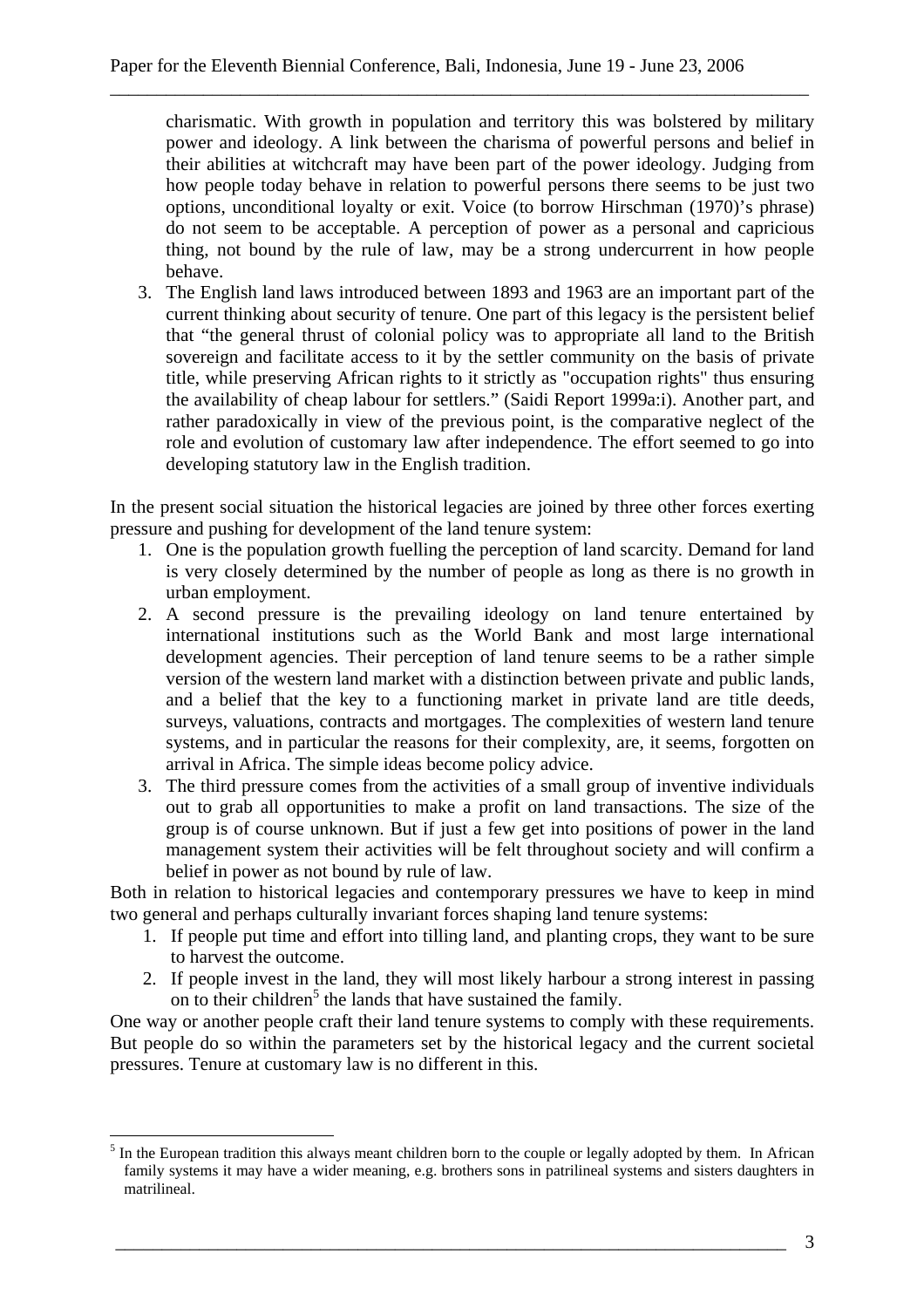## **Background on Malawi**

 $\overline{a}$ 

From 1889(formally from 1891) to 1964 Malawi was a British protectorate, from 1907 called Nyasaland. From the very start in 1889 the British administration operated with 2 categories of land<sup>6</sup>:

\_\_\_\_\_\_\_\_\_\_\_\_\_\_\_\_\_\_\_\_\_\_\_\_\_\_\_\_\_\_\_\_\_\_\_\_\_\_\_\_\_\_\_\_\_\_\_\_\_\_\_\_\_\_\_\_\_\_\_\_\_\_\_\_\_\_\_\_\_\_\_\_\_\_\_

- The land "owned" in fee simple by the white settlers, and
- Crown land<sup>7</sup> consisting of
	- o Land used for public purposes and
	- o The rest of the land; from 1936 defined as African Trust Lands with the Governor as trustee

One of the reasons for creating the protectorate (besides the competition for territory with Portugal and Germany) was to bring some law and order to the scramble for land among settlers. In the late 1880s this was becoming more and more fraudulent. And even when not openly fraudulent the land acquisition by the white settlers certainly was based on a fundamental misunderstanding of native land law: that the chiefs could sell the land in the same way as a landowner in England could sell his land.

Britain was in her policy influenced by the missionaries and their fight against slavery and unchristian and criminal behaviour of many white settlers. Thus the first commissioner, Harry Johnston, on arrival prohibited further land transactions and asked all that had taken land to submit a claim. Upon review most claimants were awarded a certificate of claim. The legal effect was more or less to give them the land they claimed in fee simple $\delta$ . In this way some 15% of Malawi came to be owned by white settlers. In a letter to C.J. Rhodes in May 1893 Johnston estimated that of the territory "about one fifth belonged to the chartered company (as heir of the Lakes Company<sup>9</sup>) and a further fifth was in the hands of various planters and missions; another fifth to the Crown and the remaining two fifths were owned by the natives subject to the provision that they cannot part with their land without consent of H.M. Government." (Phiri 2004:236). Of course, it is rather uncertain what total area he was comparing it to. At the end of Johnston's review of all land claims in 1894 he had granted 59 certificates summing to a total of 3,705,255 acres of freehold land, or about 15% of the land of contemporary Malawi. Of this the African Lakes Company alone held 2,704,376 acres (Griffiths 1983:10). One condition included in the grants was that Africans living on the land should have the right to continue living there undisturbed. They remained, but were barred from moving their village and had to labour on the estate to pay their taxes to the government.

Thus Johnston came to be equally unpopular among white as well as black. Among white settlers he was unpopular for restraining their "purchase" of land from the local chiefs, and among the local population for allowing the white men to take not only large areas of the most fertile land but also to enforce labour contracts that were only marginally better than slavery (thangata).

 $6$  The history from the introduction of the protectorate in 1889 to independence is basically taken from Griffiths 1983.<br><sup>7</sup> The 1902 order in Council defined Crown land as "all public land subject to the control of His Majesty by

treaty, convention or agreement and all land acquired by His Majesty for the public service." (Griffiths 1983:11).<br><sup>8</sup> The term "fee simple" is derived from Fee or Fief or Feud. Today it means a freehold estate (se note 1).

Originally it meant that the land was held of a superior lord, as a reward for services, and on condition of rendering some service in return for it. Fee is used in contradistinction to allodial. Allodial means the land

owned and possessed in the man or woman's own right without owing any rent or service to any superior.<br><sup>9</sup> In 1878 the Livingstonia Central Africa Company (later the African Lakes Corporation) acquired 7000 acres in Blantyre from the local Chief (Griffiths 1983:8)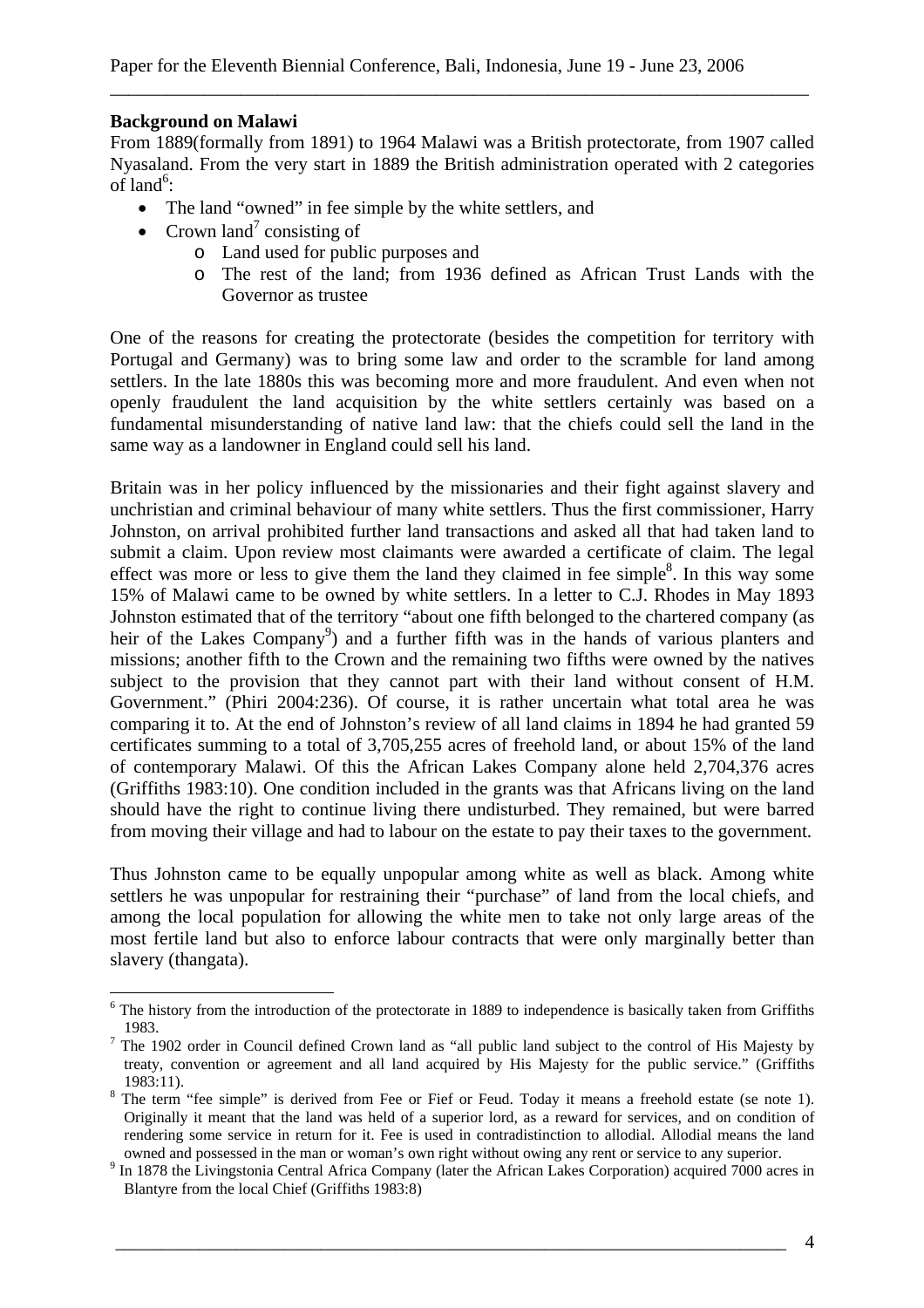Between 1902 and 1912 the Crown gradually shifted its policy from granting freehold land to granting leases. After the Crown land ordinance of 1912 the rule would be leases of up to 99 years. Thus the distribution of land in 1920 did not seem quite as bad as what Johnston guessed at in 1893.

\_\_\_\_\_\_\_\_\_\_\_\_\_\_\_\_\_\_\_\_\_\_\_\_\_\_\_\_\_\_\_\_\_\_\_\_\_\_\_\_\_\_\_\_\_\_\_\_\_\_\_\_\_\_\_\_\_\_\_\_\_\_\_\_\_\_\_\_\_\_\_\_\_\_\_

The 1924 East African Commission drew attention to the lack of security of tenure for the African population and strongly recommended that the bulk of the Crown lands should be redefined as native trust lands. The government agreed, but only in 1936 "The African Trust Lands Order in Council" was enacted. This transferred the bulk of the crown land to a new status where the government's administration now had to take African law and custom into consideration.

|                                               | Acers    | Converted to hectare | $\%$  |
|-----------------------------------------------|----------|----------------------|-------|
| Total land area given by Msisha $(1997)^{10}$ | 25161924 | 10182669             |       |
| Held by private owners under a form of grant  | 3705255  | 1499464              | 14.7  |
| made immediately before the establishment     |          |                      |       |
| of the Protectorate between 1892-94           |          |                      |       |
| Of this:                                      |          |                      |       |
| Held by British South Africa Company in       |          |                      |       |
| North Nyasa                                   |          |                      |       |
|                                               | 2700000  | 1092651              | 10.7  |
| Disposed by Government in freehold            | 139472   | 56442                | 0.6   |
| Held by Government under leases               | 118504   | 47957                | 0.5   |
| Unalienated                                   | 21198600 | 8578769              | 84.2  |
| Sum                                           | 25161831 | 10182632             | 100.0 |

Table 1 Land distribution on owner classes in 1920

In the Report of the Land Commission (Nyasaland) of 1946, Sir Sidney Abrahams found that the overriding problems were congestion and the status of natives on private estates. He found that about 10% of the African population was living on private estates. While the population density in Malawi on average was 16 persons per square kilometre, on the private estates in the Shire highlands it was 60 per square kilometre and on native trust lands in the area as high as 68. At the same time Europeans were holding vast tracts of undeveloped land. Abrahams recommended that the Government should acquire private land and to repeal the rules that allowed the thangata labour contracts. In 1948 the Acquisition of Land for Public Purposes Ordinance was enacted and the government started acquiring privately held lands. By 1954 the percentage of privately held lands had dropped to 4% and at independence in 1964 it was less than 2%. Thangata was not abolished, but the 1952 order in Council (Africans on Private Estates) improved the situation somewhat. Thangata was finally abolished in 1962 in the last year of the protectorate. In 1963 it got self-government and in 1964 independence.

 $\overline{a}$  $10$  Source: The Land Commission of 1920 as reported by Msisha 1997:19. The figures given by Msisha do not add up. The area owned by British South Africa Company in North Nyasa is obviously also included in the figure of the land owned by private owners. Even so the total land area is 93 acres larger than the sum of the subcategories. And the total land area figure is larger than the official size of Malawi today (9398721 hectares). The difference of 783948 hectares or 1.937.177.7 acres is unaccounted for.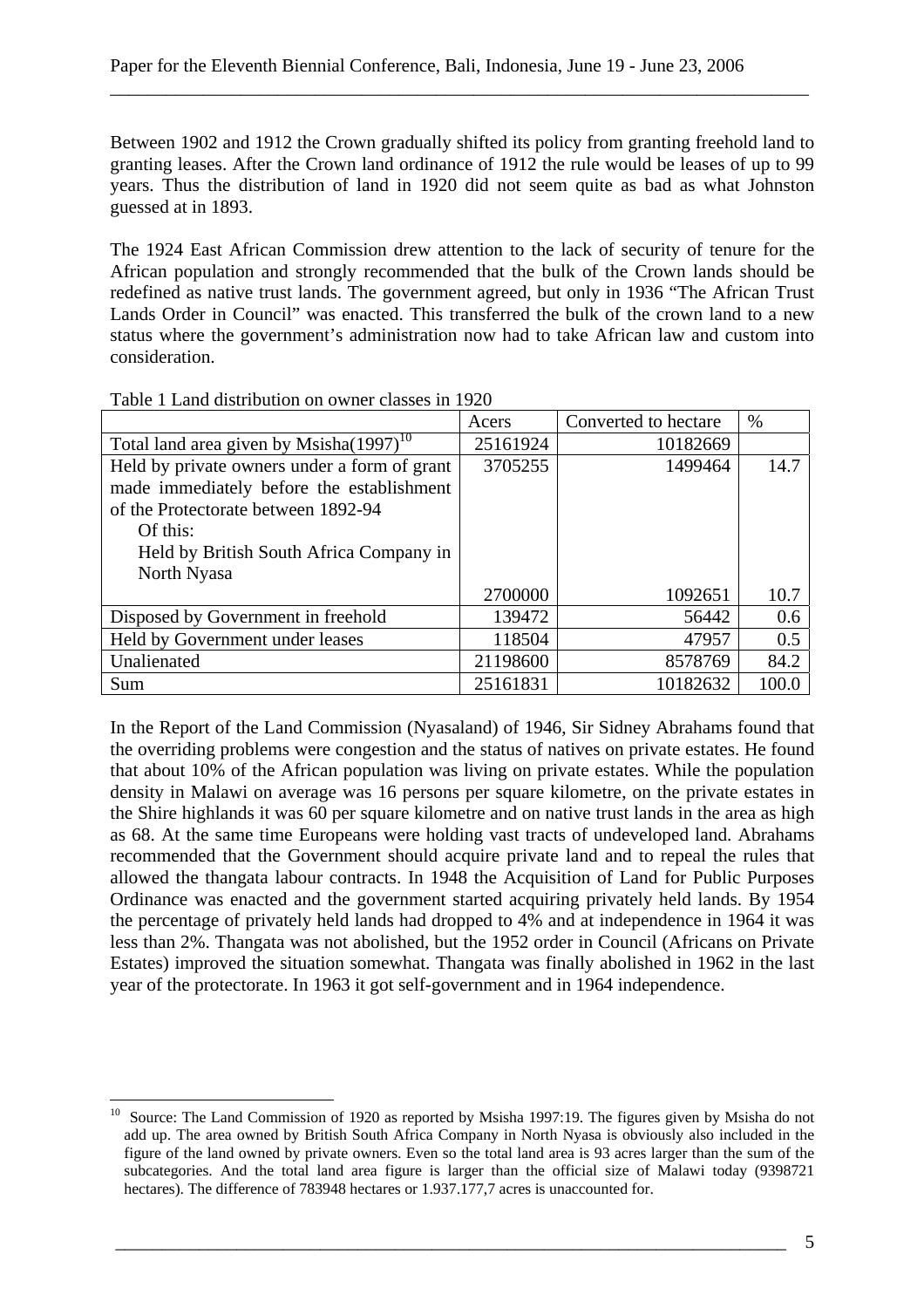| In 1904 and construction of hand according to types of owners were |                |                                                  |  |  |
|--------------------------------------------------------------------|----------------|--------------------------------------------------|--|--|
| Source <sup>11</sup><br>1964                                       | $\%$           | Total land area = 9,42 mill ha or 23277327 acres |  |  |
| Customary                                                          | 87.00          | 20 mill acres                                    |  |  |
| Public                                                             | 11.13          |                                                  |  |  |
| Leasehold                                                          | 0.9            | 200 000 acres                                    |  |  |
| Freehold                                                           | 1.78           | 410 000 acres                                    |  |  |
|                                                                    | $Sum = 100.81$ | $100\% = 23174713$ acres                         |  |  |

In 1964 the distribution of land according to types of owners were

The East African Royal Commission working from 1953 to 1955 introduced a series of new themes to the land law discussion. They recommended reforms of the tribal system of tenure allowing Africans to hold individual title to land. They noted that population pressure and cash farming would in any case profoundly affect the tenure system. One problem encountered was in the native inheritance system. The discussions of land reforms continued but nothing was done before independence. However, the discussion provided a foundation for the 1967 law reforms both to the land law and inheritance law.

During the 1950ies and until independence the amount of privately held land declined from about 15% to 2.7%. Public land increased from 0.5% to 11%. Unallocated land or land under customary tenure remained at about 85%. After independence the development took a new path. Land under customary tenure declined. Land was being redefined as public land. Thus between 1965 and 2000 one million ha of customary land was redefined as public land. Also the proportion of private land increased but only by increased leases of public land. The area under freehold continued to decline. In 2000 it was down to 70000 ha.

A big chunk of this land went into National Parks and Forest Reserves. In 2002 "Parks, Forest, and Game Reserves" comprised 18% of the total land area. But much of it was also leased to persons or companies going into commercial agriculture. In 2002 the estate lands comprised 13% of the land. (Table 1, Ministry of Lands, Physical Planning and Surveys 2002:16). The rest, 69% would then be classified as customary land.

| Year         | 1965  | 1970  | 1975  | 1980  | 1985  | 1990 | 1995 | 2000  |
|--------------|-------|-------|-------|-------|-------|------|------|-------|
| Land area    | 9.42  | 9.42  | 9.42  | 9.42  | 9.42  | 9.42 | 9.42 | 9.42  |
| Type of land |       |       |       |       |       |      |      |       |
| Customary    | 8.01  | 7.69  | 7.53  | 7.50  | 7.40  |      |      | 7.04  |
|              | 85.0% | 81.6% | 79.9% | 79.6% | 78.6% |      |      | 74.7% |
| Public       | 1.17  | 1.54  | 1.66  | 1.70  |       |      |      | 2.02  |
|              | 12.4% | 16.3% | 17.6% | 18.0% |       |      |      | 21.4% |
| Private      | 0.24  | 0.20  | 0.34  |       |       |      |      | 0.36  |
|              | 2.5%  | 2.1%  | 3.6%  |       |       |      |      | 3.8%  |
| -Leasehold   | 0.08  | 0.08  | 0.24  |       |       |      |      | 0.29  |
| -Freehold    | 0.16  | 0.12  | 0.10  |       |       |      |      | 0.07  |

Table 2 Land area of Malawi distributed according to tenure system in million ha; Source: Statistical Yearbook 2004<sup>12</sup>.

 $\overline{a}$ 

<sup>&</sup>lt;sup>11</sup> Griffiths 1983:52 & 211; Griffith's figures do not quite add up. His percentages add up to 100.81. If 20 mill acres is 87% then the total land area is 23174713 acres. However the current official figure is 23277327 acres (9.42 mill ha). This means that 102614 acres are unaccounted for. Since this is less than 0.5% of the total and

 $\frac{12}{12}$  Statistical Yearbook 2004, table 1.1; it is notable how the statistics disappear between 1980 and 2000.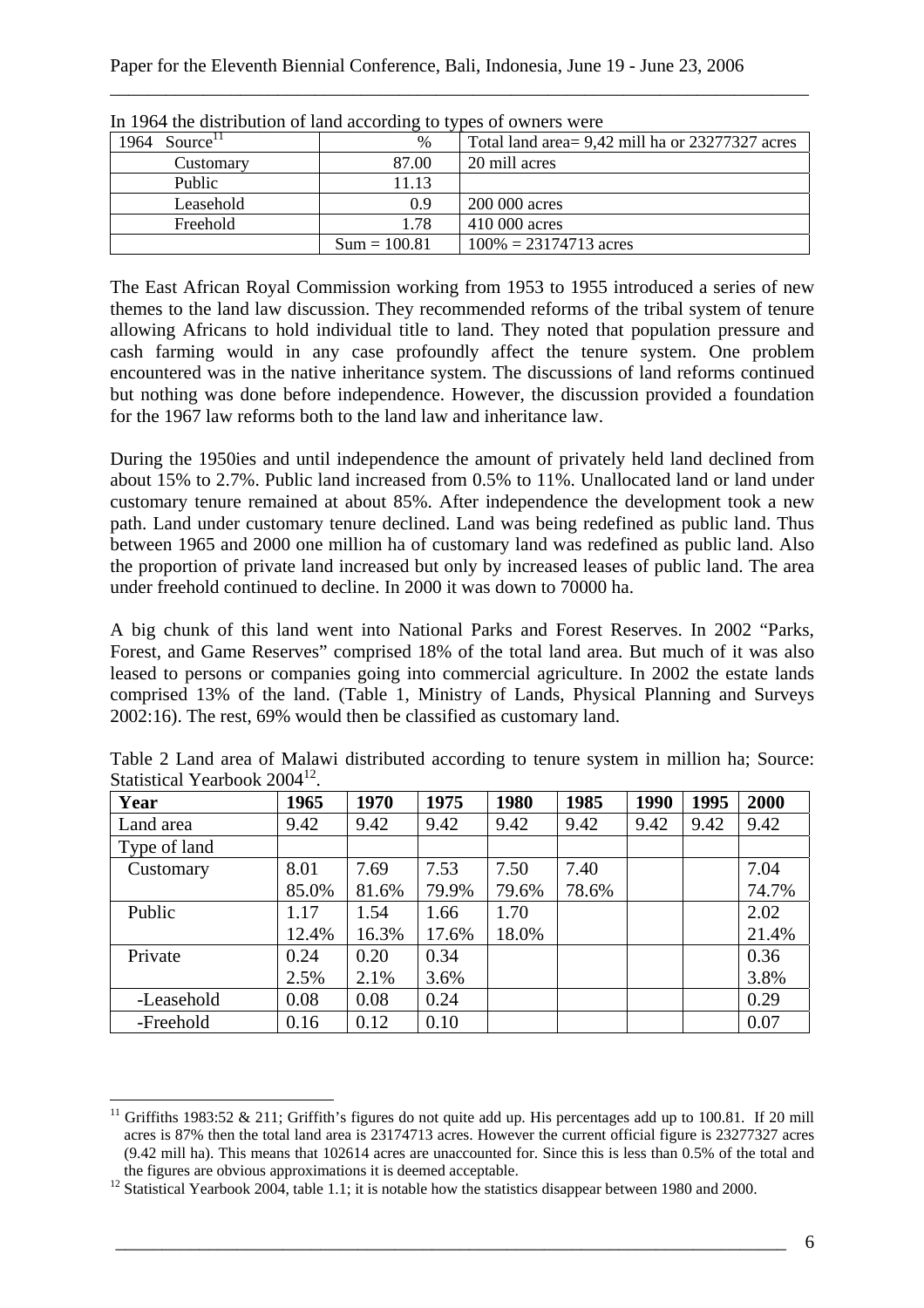The process transferring land from status as customary to public and further from public to leasehold is straightforward as described in law. However, the impact that the transfer of one million ha from small scale farming to protected areas and large scale estate agriculture within one generation has had on the villages and livelihood of the small scale farmers affected is not well documented<sup>13</sup>. At the very least it has intensified the perception and experience of land scarcity. In one study they observed "The people themselves find it difficult to say whether the change in land allocation practices was prompted by the presence of estates or by natural population growth. But in all the four sample-EAs in the south the people unanimously attributed the land shortage to the estate economy: "We have land shortage because our land has been taken by the estates. Otherwise we would have enough land to cultivate."" (BDPA in Assoaciation with AHT International 1998:21).

\_\_\_\_\_\_\_\_\_\_\_\_\_\_\_\_\_\_\_\_\_\_\_\_\_\_\_\_\_\_\_\_\_\_\_\_\_\_\_\_\_\_\_\_\_\_\_\_\_\_\_\_\_\_\_\_\_\_\_\_\_\_\_\_\_\_\_\_\_\_\_\_\_\_\_

# **Customary Land Tenure in Malawi**

The prevailing view on land rights in Malawi is expressed thus by Phiri (2004::233) "In precolonial days all land was held on a tribal or village community basis. This meant that land

*Box 2 A General Definition of Property Rights*  Property rights provide legitimate allocation to particular owners, of material or immaterial objects supplying income or satisfaction to the owner. They comprise a detailed specification of rights and duties, liberties and immunities citizens have to observe. These are partly defined by law, partly by cultural conventions, and they are different for owners and non-owners. Property rights are ultimately guarantied by the legitimate use of power.

For historical reasons property rights to land are called land tenure.

 $\overline{a}$ 

belonged to the tribe as a whole or the village as a whole. Each family was allocated part of the land to cultivate. The fruits of labour were the family's own. Your right to own part of the land depended on your membership of tribe or village. The apportionment of the land was done by the chief or sub-chief … But the land was not his in the sense that he could do with it whatever he liked. He could do with the land only what the tribe of his community expected of him. If strangers came asking for part of the land, the chief would only give them the land after approval from his people. Such

terms known in European land laws as freehold, leasehold were unknown."

The same view was presented by Griffiths in his dissertation on "Land Tenure in Malawi and the 1967 Reforms". He says that "the general system of land tenure in Sudanese and Bantu Africa is communal. Land is communally owned and usually inalienable. However the words "communal" and "ownership" must be used guardedly lest the true concept of African land tenure be misunderstood. The word "communal" is widely used to describe African land ownership. This is so as no one person can own, in the English sense of the word, or alienate land. As the land is often described as being held in trust for the community as a whole, the word communal is often used." (Griffiths 1983:4)

While it is correct that under customary law in Malawi no person can own land, in the English sense of the word, or alienate land, the statement is remarkable only because it is necessary to state it. Why should anyone expect to find English common law replicated in British Central Africa?

In pre-colonial days there was no land market; hence trade in land was impossible. Rather, as Phiri observes: "Land was abundant, and the use of the hoe precluded the opening of vast

<sup>&</sup>lt;sup>13</sup> Or I should say: the present writer has not found much about this. Some observations are presented in BDPA in Assoaciation with AHT International 1998. Also see Peters 2002.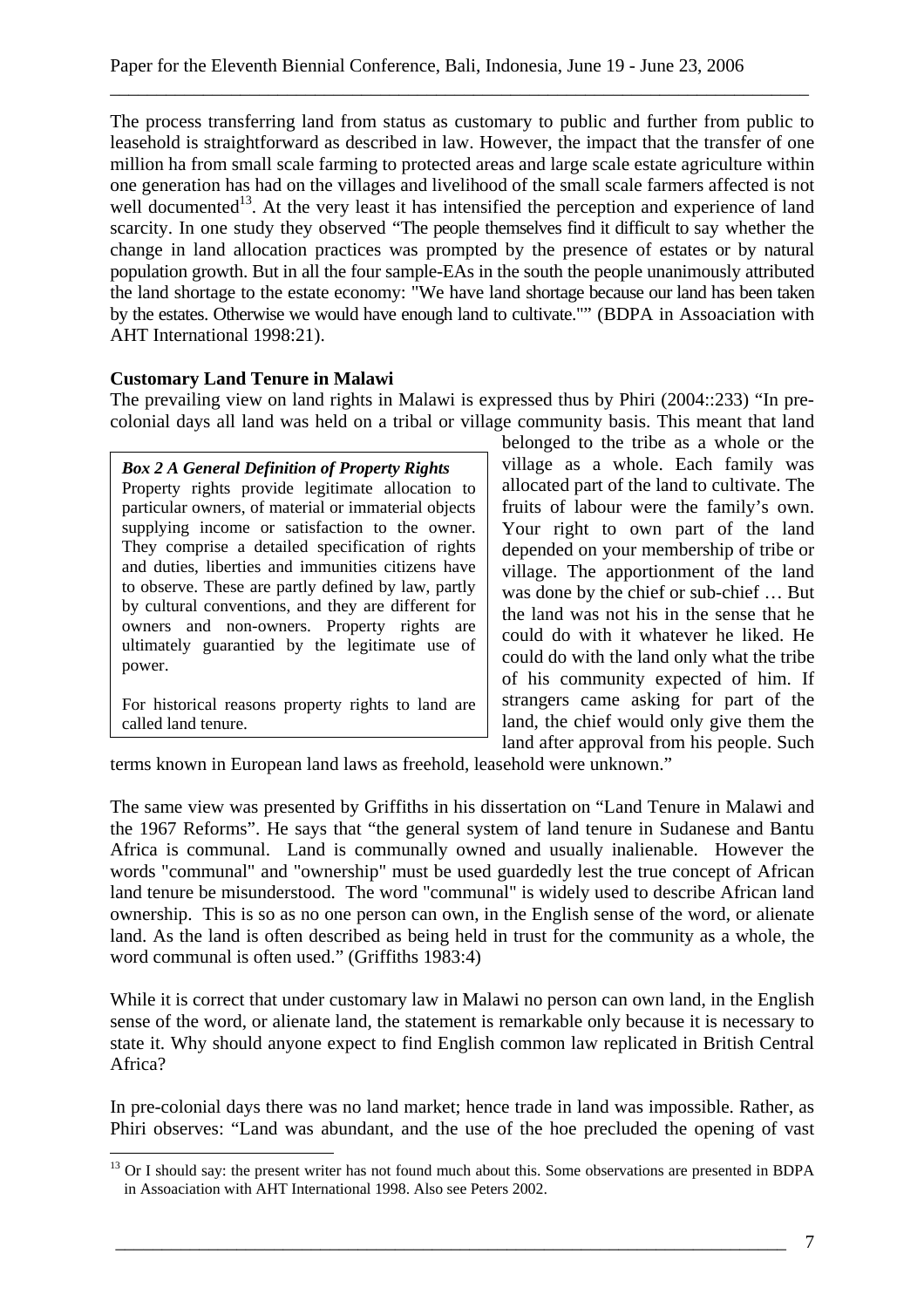estates. People practiced what is known as shifting cultivation. A piece of land was cultivated for several years. When its yield started to decline the farmer abandoned it, went and opened a new garden elsewhere. In those days when land was plentiful and population was small, shifting cultivation was possible, not these days." (Phiri 2004:246)

\_\_\_\_\_\_\_\_\_\_\_\_\_\_\_\_\_\_\_\_\_\_\_\_\_\_\_\_\_\_\_\_\_\_\_\_\_\_\_\_\_\_\_\_\_\_\_\_\_\_\_\_\_\_\_\_\_\_\_\_\_\_\_\_\_\_\_\_\_\_\_\_\_\_\_

Land abundance was one of the material conditions the land tenure system had to accommodate. In addition the tenure system had to find solutions to the two other universal worries: the security of tenure and the devolution of land rights to new generations of users. If we keep this in mind and start looking at the details of customary land law (Ibik 1971) the similarity to medieval European land law is in some respects striking. Apparently those who know Customary Land Law intimately have no knowledge of medieval land tenure in Europe.

One important deviation is in the classification of land. In Malawi there are three categories of tribal land. One is called reserve land or unallocated land. The two others are private family lands owned by the (extended) family, and common village lands (the village commons). The presence of unallocated lands is no doubt a consequence of the abundance of land and the practice of shifting cultivation. However, the reserve lands are now vanishing. How much land the chiefs have left in their fund of reserve lands is an empirical question. For most of the southern parts of Malawi it is for all practical purposes zero<sup>14</sup> (Peters 2002). And for much of the rest of the country it would seem probable that most reserve land is waterlogged or of poor quality for the kind of agriculture currently being practiced.

That families are owners of their land is true, not in the sense that this means the same as in contemporary Europe, but in the sense implied by the definition of property rights in Box 2. Malawian smallholders have the maximum protection of their interests that the society can afford. In general, one need to keep in mind that ownership always has to be defined and interpreted relative to the "state" power that is its ultimate authority. This provides for variation in security of tenure. But the tribal "state" as well as the medieval feudal "state" gave the land users the maximum protection of their rights that it could provide. This view will make security of tenure a function of the character of the state rather than the character of the property rights.

| Nested land areas | Nested levels of | Power    | Authority of     | Authority of     |
|-------------------|------------------|----------|------------------|------------------|
|                   | authority over   | base for | land             | land             |
|                   | land areas       | property | management at    | management       |
|                   |                  | rights   | collective level | individual usage |
| Tribal territory  | Tribe/ Chief     | X        | X                |                  |
| Village commons   | Village/headman  |          | X                |                  |
| Gardens/crop land | Family/lineage   |          |                  | X                |
|                   | head             |          |                  |                  |
| Gardens/crop land | Household        |          |                  | X                |
| Gardens/crop land | Individual       |          |                  | X                |

Table 3 Power Base and Management Authority in Customary Land Tenure

Ideally and as far as the tribe's power can reach it will work to ensure that lands are held in perpetuity and can be devolved on new generations according to established rules for their

 $\overline{a}$ <sup>14</sup> Peters (2002:165) observes "Because there is virtually no empty or unused land, the ideal typical image of a chief or headman holding customary land in trust for his subjects and allocating and reallocating fields to them according to need is no longer accurate."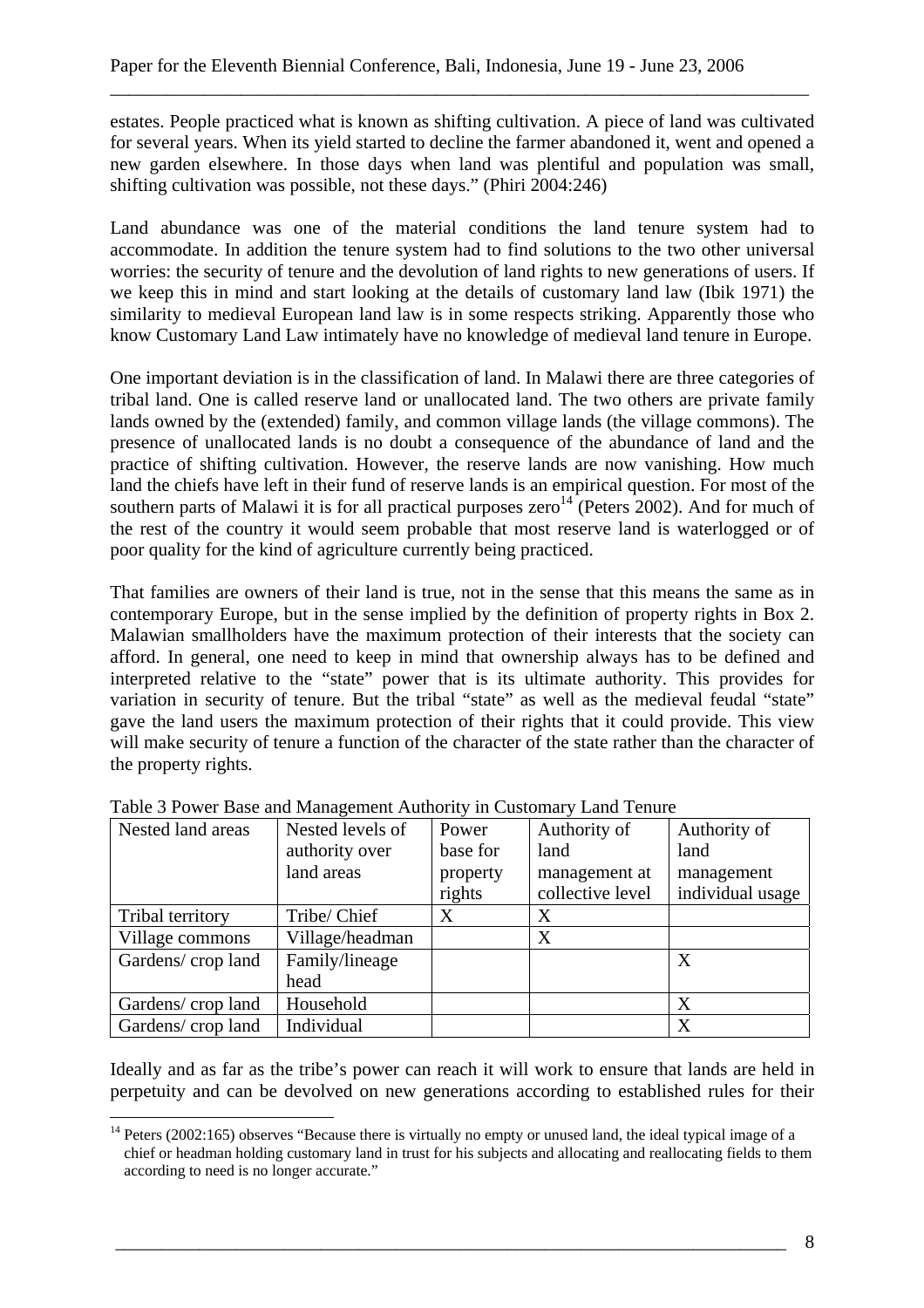family system. Considering how Malawian family systems are more complex and how most of their pre-colonial tribal "states" were simpler than even medieval European states, one will expect the system of land holding to be correspondingly different. Yet the similarities are striking. One notable deviation from land rights known in Europe is the lack of rights for the husbands in uxorilocal and matrilineal marriages.

\_\_\_\_\_\_\_\_\_\_\_\_\_\_\_\_\_\_\_\_\_\_\_\_\_\_\_\_\_\_\_\_\_\_\_\_\_\_\_\_\_\_\_\_\_\_\_\_\_\_\_\_\_\_\_\_\_\_\_\_\_\_\_\_\_\_\_\_\_\_\_\_\_\_\_

The basic distinction between the arable held individually and the non-arable held jointly (the commons) is the same. The list of material profits that the commoners can take from the commons comprises at the core the same items (pasture, firewood, game). Ibik (1971) also lists right of way as a profit. In Europe, at least outside England, the right of way within the non-arable is not considered either a profit or an easement, but rather belongs to a category called all people's rights. Within the arable areas, however, it will usually be seen as an easement (appurtenant).

Land allocations depended on conforming to a legitimate procedure with the tribal chief as the final authority. The legitimate powers of the chief grew out of the organisation of society in relation to military conquest or defence of territory. Depending on the size of the tribe and its territory chiefs would delegate their power of allocation to sub-chiefs and village headmen who then had legitimate authority to allocate land to those village members that legitimately could hold land. And as far as Ibik (1971) describes it, there are few restrictions. Even a stranger can get land if he gets consent relevant for the intended usage of the land. This can be seen as a result of land abundance. Current practice seems to be to elaborate on requirements that non-locals have to fulfil (Peters 2002). For all people ownership depends critically on continuous usage. Rules of forfeiture and surrender are clear.

Within the villages gardens and other areas tilled for agricultural production are private in the meaning that individuals or households have rights and duties to control access to them, while the pastures and firewood producing areas are held jointly by the village households with the village head as trustee. These lands can reasonably be described as village commons.

As a working hypothesis it seems reasonable to conclude that the system of customary land tenure revolves around two sets of questions:

- The procedures used to make a legitimate allocation to a person or to transfer rights to land resources (community rules of conduct, leadership codes, eligibility rules for awarding access to land within the village area), including the extent of rights of exclusion and the legitimate means for doing it.
- The definition and ranking of the group of legitimate heirs for the individual lands upon death or emigration of the current owner. This last question is further complicated by the presence of both patrilineal and matrilineal tribes and even one tribe where they practice a combination of the two customs (Tonga)

Judging from the observations of Peters (2002) rules and procedures for transfer and inheritance of land resources in customary law areas are badly in need of clarification.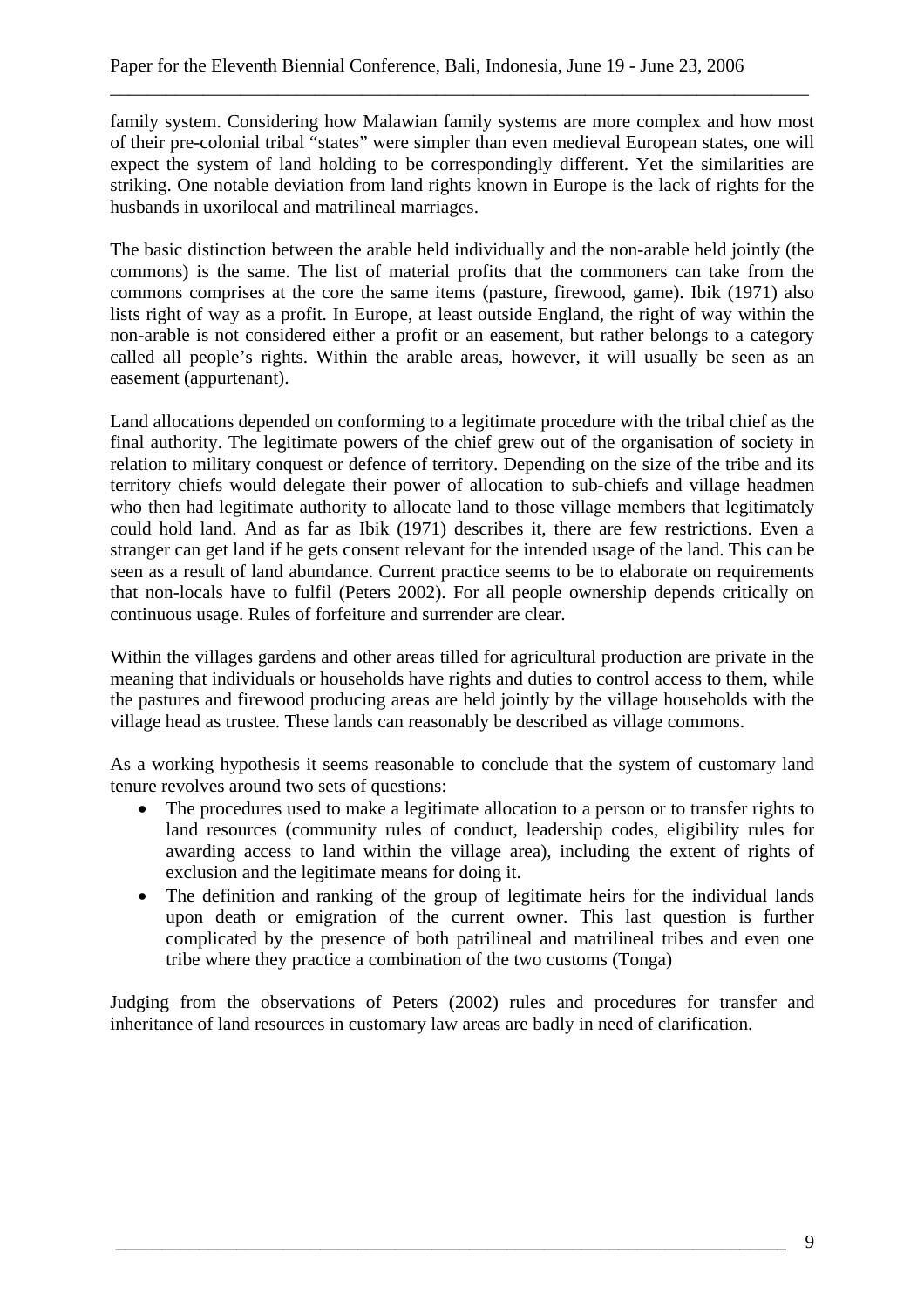Table 4 Case descriptions of authority relations in customary land law in Malawi (but local variations are many)

\_\_\_\_\_\_\_\_\_\_\_\_\_\_\_\_\_\_\_\_\_\_\_\_\_\_\_\_\_\_\_\_\_\_\_\_\_\_\_\_\_\_\_\_\_\_\_\_\_\_\_\_\_\_\_\_\_\_\_\_\_\_\_\_\_\_\_\_\_\_\_\_\_\_\_

# *Source: Ibik 1971*

Cases (**Boldface** signifies matrilineal marriage systems):

- 1. **Chewa,** Ngoni\* and **Yao** of Kasungu, Salima, Mchinji (Fort Manning) and Lilongwe
- 2. **Chewa,** Ngoni\* and **Yao** of Dedza and Ncheu
- 3. Tumbuka, Ngoni, and Tonga of Rumpi., Mzimba and Nkhata Bay
- 4. Yao of Mangochi (Fort Johnston)
- 5. Ngonde, Nyakyusa, and Tumbuka of Karonga
- 6. Sena of Nsanje (Port Herald), **Mang'anja** of Chikwawa, and **Lomwe** of Mlanje \*Ngoni in Dedza and Lilongwe are said to be mainly matrilineal

| Chain of authority in                                                              |                                     | Chain of authority in $\vert$ Chain of authority in Case 5 |
|------------------------------------------------------------------------------------|-------------------------------------|------------------------------------------------------------|
| Cases 1, 2, 4, 6                                                                   | Case 3                              |                                                            |
| 1. Chief                                                                           | 1. Chief                            | 1. Chief                                                   |
| 2. Village headman                                                                 | 2. Village headman                  | 2. Village headman                                         |
| 3. Head of extended family                                                         | 3.<br>extended<br>Head of<br>family | 3. Leader of age grade, <i>do not</i><br>apply to Tumbuka  |
| 4. Senior maternal uncle                                                           | 4. The father of a married<br>man   | 4. Head of extended family                                 |
| 5. Uxorilocal husbands have<br>exceptionally<br>only<br>any<br>authority over land |                                     | 5. The father of a married man                             |
| 6: A father, only for case 6                                                       |                                     |                                                            |

## **Commons in Malawi**

In discussions of land tenure a "commons" is usually understood to be a piece of land (or more generally a flow of goods generated by natural processes), held in common or jointly by a well defined group of people larger than a household. The details of how rights are defined and held and the kinds of objects to which rights are defined are highly variable. Thus common property takes many forms.

Malawi has commons in the fresh water fisheries of the big lakes (Njaya 2005), the village forests and the State forest reserves (on public land, the rights of common are few and well defined). The general impression imparted by those who work with these resources or study them is that they are in the process of being destroyed. Not much shall be said on that. Here it will be focused on the commons of the customary law areas: the villages of rural Malawi.

#### **Land classifications in customary law (they are the same in all cases 1,2,3,4,5,6; see Ibik 1971)**

- Common lands for joint use of the villagers
- Lands granted to families for individual use or use in common
- Reserve lands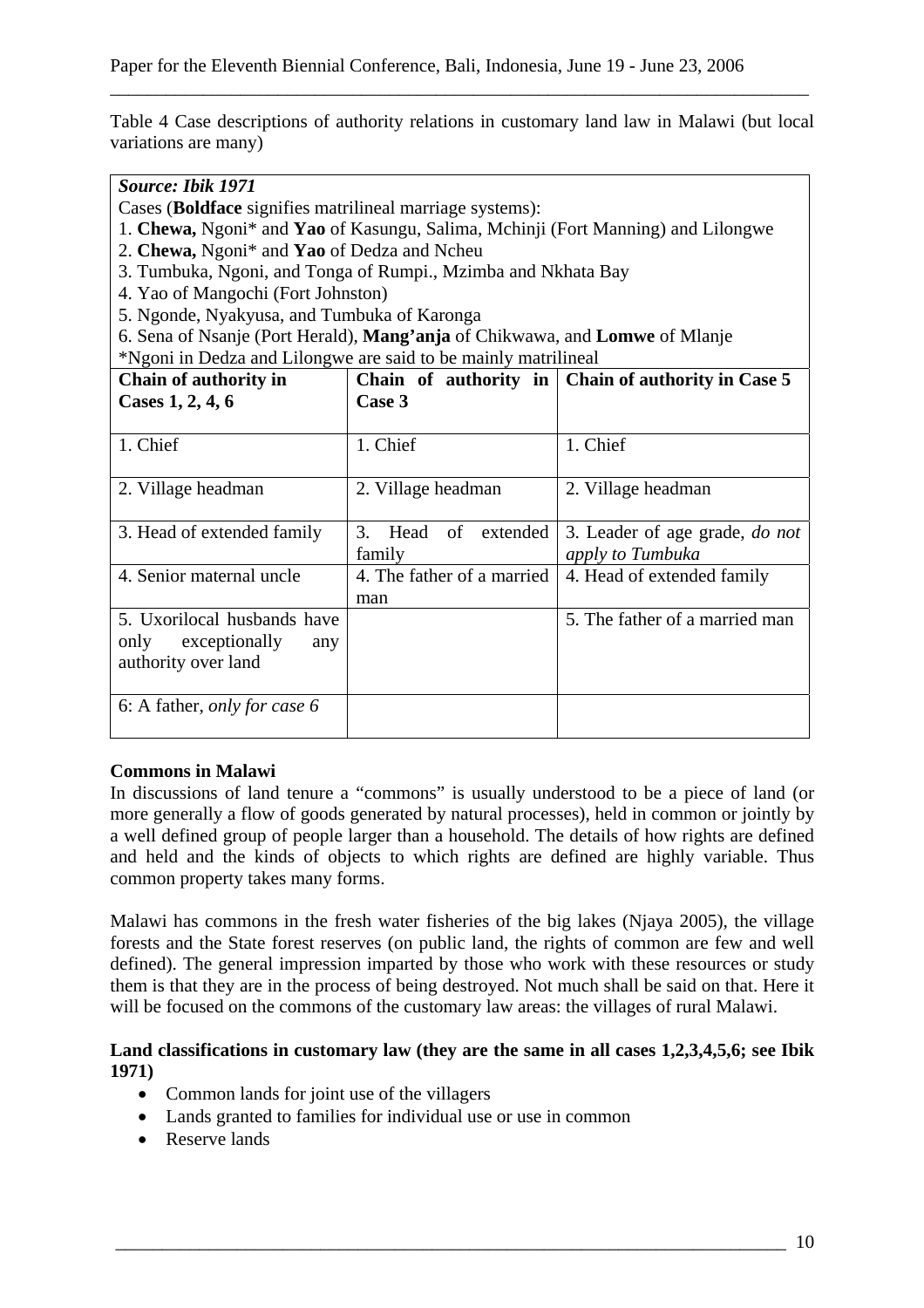#### **Rights of common (they are the same in all cases 1,2,3,4,5,6; see Ibik 1971)**

- Right of way
- Grass for thatching
- Pasture
- Firewood
- Stones, soil, mud for building materials
- Cut and remove branches of wild non-economic fruit bearing trees
- Water
- Hunting game

From observations of Peters (2006) it may be added

- Sand and gravel from riverbeds
- Medicinal herbs and roots
- Honey

 $\overline{a}$ 

- Mushrooms
- Caterpillars

The village commons as defined in customary land law conforms to the commons definition. Its main goods are building materials for houses, pasture (dambo) and firewood. In customary law (as formulated by Ibik 1971) the commons also includes what in modern society will be classified as public property (communal meeting places, roads, foot paths)

Rights of common also exist on the reserve lands and on individually owned land, for example grazing after the harvesting of the crops. However, in this case the exercise of the right requires approval, explicit or implied, by the owner. Ibik (1971:25, case 2) says "Where the right relates to profits-à-prendre on allocated land, it can only be exercised with the consent of the occupier of such land, but no consent by the chief or village headman is required." Similar remarks are found for the other cases<sup>15</sup>. For case 3 (page 40), 5 (page 65) and 6 (page 77) it is added "The rights to profits-à-prendre do not apply to cultivated and tended produce of the soil, e.g. orange trees" and further for case 4 (page 40) that "Among the Tumbuka and Ngoni of Mzimba district, the occupier's permission is presumed where the profits-à-prendre consist of untended produce". And in case 5 (p 65) it is noted that it is not an actionable wrong to appropriate profits-à-prendre without permission as long as no damage to protected goods occur (note 17, page 65). And in case 6 (page 78) it is said that prior consent to appropriate the profits-à-prendre is not necessary, as long as no damage is done to selfacquired property.

From Ibik's (1971) description of customary land law we see that one may expect to find that village commons in particular provide pasture and firewood. In addition there are rights of common to profits-à-prendre on both reserve lands and individually owned lands. The details of the description of the profits-à-prendre on individually owned land is interesting. The variations among the cases in the requirement for consent of the owner and the owner's protection of his produce, fences and buildings suggest that this is (or at the time of recording were) a field where the debate defining and redefining property rights takes place.

<sup>&</sup>lt;sup>15</sup> For case 1 in page 13, case 3 page 40, case 5 page 65, case 6 page 77 in Ibik 1971.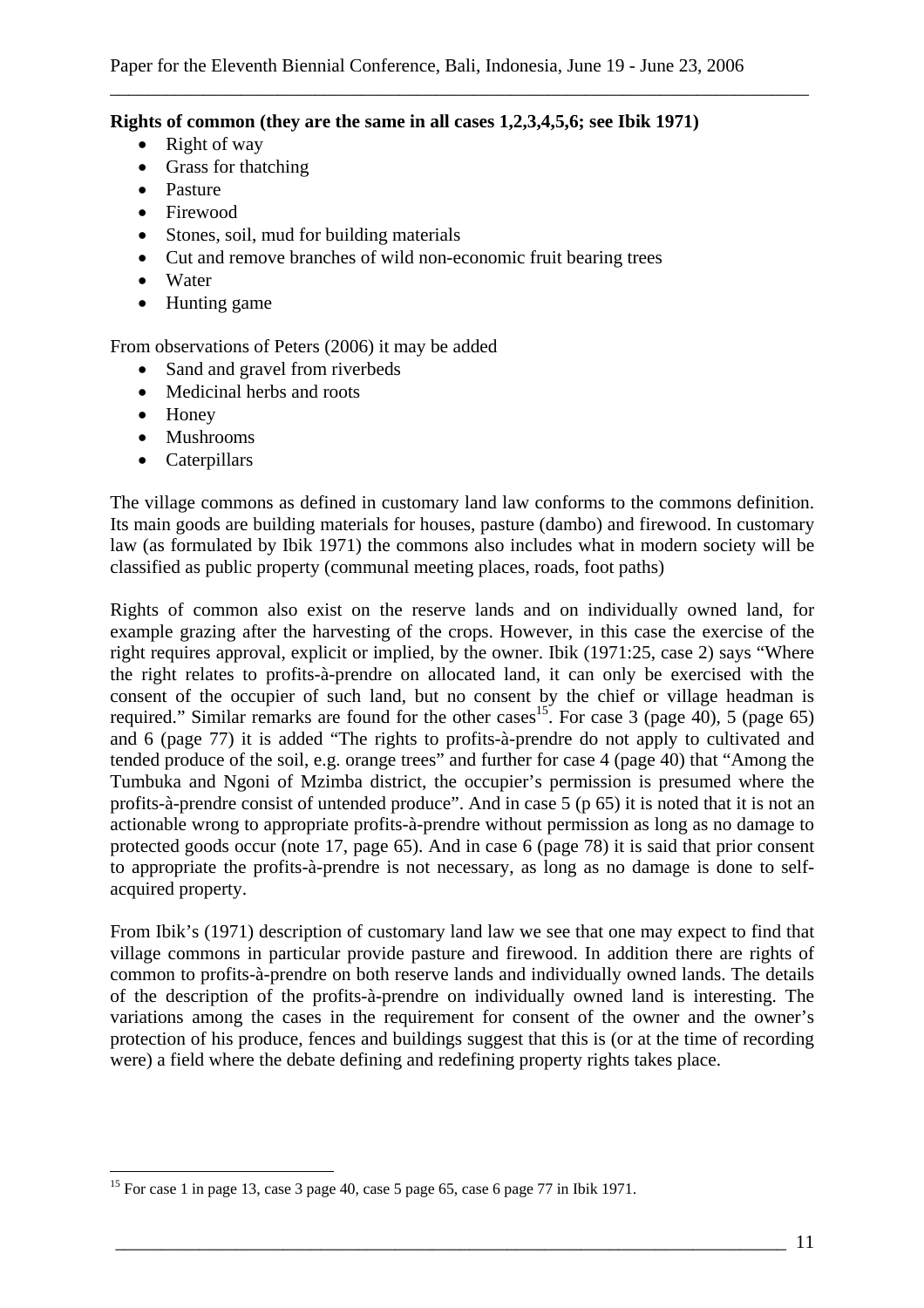#### **Some General Comments on Customary Land Tenure**

Customary land tenure does not differ in principle from ordinary land tenure even if the language used to describe it may be different. The key terms are "legitimate allocation" and "legitimate use of power" (see box 2 above). The "legitimization" part is always grounded

\_\_\_\_\_\_\_\_\_\_\_\_\_\_\_\_\_\_\_\_\_\_\_\_\_\_\_\_\_\_\_\_\_\_\_\_\_\_\_\_\_\_\_\_\_\_\_\_\_\_\_\_\_\_\_\_\_\_\_\_\_\_\_\_\_\_\_\_\_\_\_\_\_\_\_

#### *Box 3 Ownership*

Legitimate "Ownership" is always defined relative to the social system organising the population. Ownership in the sense that western societies take for granted is a function of the power of the state and the cultural understanding of property rights. Effective possession is tied to legitimate ownership by way of beliefs in the rightness of the connection and ultimately backed by the power of the state.

solidly in the beliefs of people: their belief in the agency that provides the ultimate power defending their property rights, and their beliefs about what constitutes a fair and equitable allocation of rights. Neither customary nor statutory property rights work properly without a high degree of legitimacy. Indicators of deteriorating legitimacy are increasing rates of crime against property, increasing frequency of litigation over trespass, and increasing expenditures on private security (guards, fences, locks, alarms).

Based on the fact that it is some 40 years since Ibik's observations were recorded and given the fact of increasing land scarcity and declining number of cattle one might venture some predictions:

- 1. Reserve lands will in the most densely populated areas have disappeared.
- 2. In areas with high population density and no cattle or few animals also the village commons will be in the process of disappearing.
- 3. Disappearing village commons will cause grazing rights on the remaining commons such as road banks and along foot paths to become more important
- 4. Where the number of cattle is low the right of common to pasture is probably being forgotten. The concept of commonable lands may disappear.
- 5. With decline in forested areas the right of common to firewood increases in importance. This will mean that the requirement of consent for collecting firewood on individual lands probably is being strengthened
- 6. With declining populations of game the right to hunt will decline in importance

One development in the commons is very clear. For some products of the commons the increasing scarcity has led to increasing commercialisation. This is very obvious for firewood and building materials such as sand, gravel and mud. For other products where the demand is more flexible it may not be quite as obvious (medicinal herbs and roots, honey, mushrooms, etc).

Based on observations from medieval Europe and contemporary parts of Europe that are sparsely populated, one might also add the following generalisations:

- In pre-modern agricultural societies the legitimate allocations of land rights usually occurs at village level.
- A person wanting land needs to fulfil some minimum requirements (such as being a member of the village) before land can be allocated to the person.
- There is a significant distinction between lands used for intensive agriculture (garden and crop land) and lands used for extensive harvesting (pasture, firewood). English language does not have a word that distinguishes between these two classes of land. In Scandinavian languages words similar to the Norwegian "innmark" and "utmark" captures this distinction with the added connotation of differences in property rights. We shall here use arable to mean all land that currently is cultivated, fallow or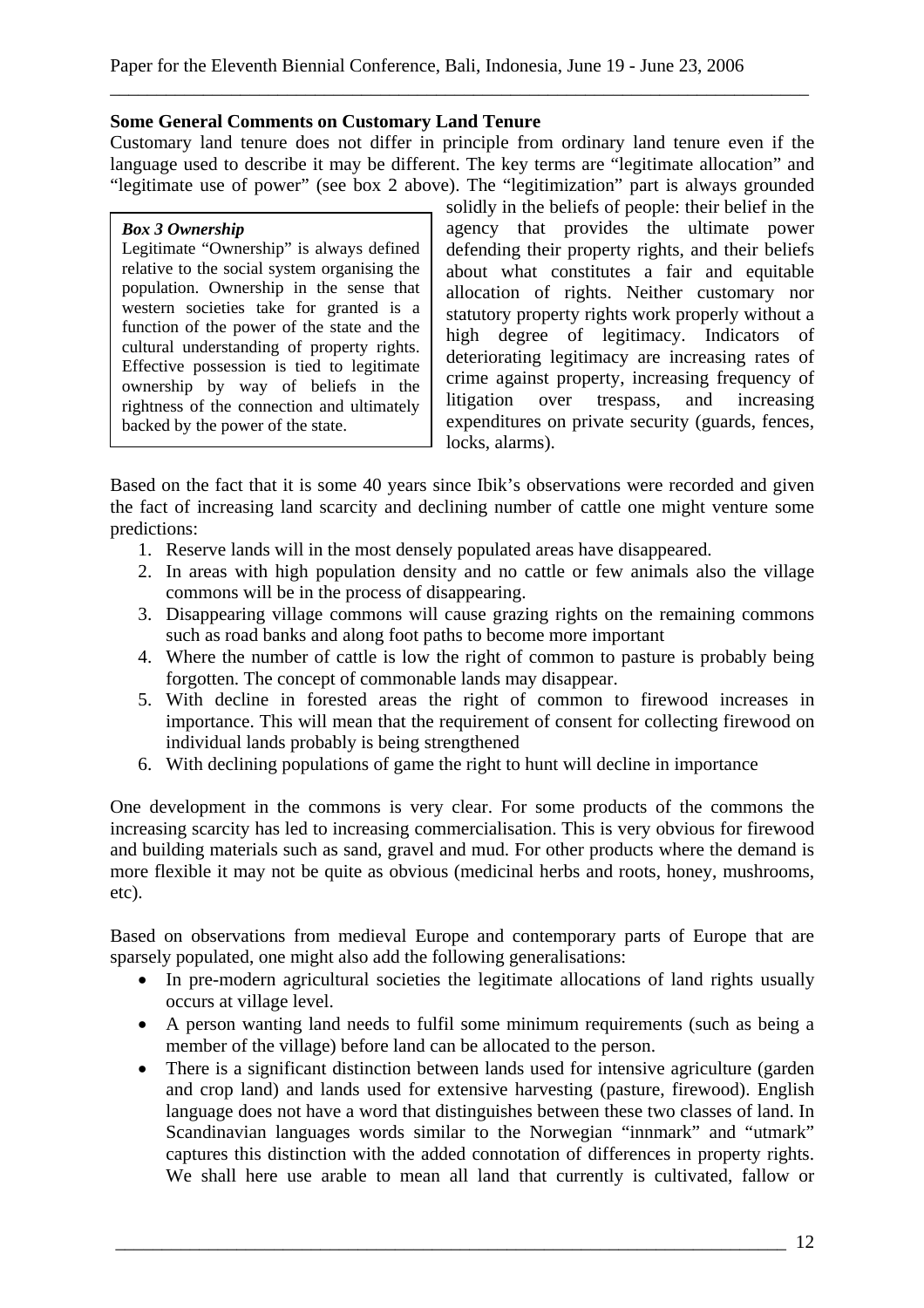allocated for future cultivation, and non-arable to denote the rest including pastures, forests, mountains, rivers, and small water bodies.

\_\_\_\_\_\_\_\_\_\_\_\_\_\_\_\_\_\_\_\_\_\_\_\_\_\_\_\_\_\_\_\_\_\_\_\_\_\_\_\_\_\_\_\_\_\_\_\_\_\_\_\_\_\_\_\_\_\_\_\_\_\_\_\_\_\_\_\_\_\_\_\_\_\_\_

• It is usually the case that most of the arable is privately owned or controlled, while the non-arable often is publicly or collectively owned or controlled. However, moving from the village square to the midway point to the next village one will often find a graduated shift from clear and strong individual control of plots to open access. There often will be grey areas where rights are contested and in the process of being redefined. One will for example often find that there is a perimeter band of non-arable land around the arable that is more individually than collectively controlled.

These tendencies are observed in the history of European countries, and it conforms to the case of Malawi as described in the various background documents of the Presidential Commission of Inquiry on Land Policy Reform (Saidi 1999a, b) and the more formal descriptions of customary land law provided by Ibik (1971)

The similarity between commons in certain parts of Europe and Malawi is interesting. The similarities are in Europe today observed in sparsely populated mountain regions such in Norway, Sweden, Scotland, and Navarra. It is not observed in England or Denmark. This suggests that the persistence of the distinction between arable and non-arable depends either on low demand for land (no real scarcity) or a lot of land not suitable for arable but perhaps for extensive exploitation as pasture or firewood production.

Observation of the same features of customary land tenure in Malawi as in medieval Europe might in part be caused by the usage of the technical language of European land tenure. But it does not seem quite likely that this can give a complete explanation. If the similarity indeed is (partly) true, it will be relevant for the discussion of the evolution of individual property rights. The labour theory of property rights (see e.g. Becker 1977) states that the more time and effort people invest in a plot of land the more is it justified to award them property rights to that plot. This will be true regardless of land scarcity.

A scarcity argument of property rights states that if there is no scarcity there are no gains from defining and enforcing property rights. Combining these two arguments and applying them to Malawi we se that as Malawi is one of the most densely populated countries in Sub-Sahara Africa the scarcity of land should be more pronounced here than in other African countries, and hence the evolution of individual rights in land should be more advance here than in surrounding countries. The other observation is that population densities within Malawi vary much, from 173 persons per square kilometre in the south to 47 persons per square kilometre in the north (data from 1997, Saidi 1999a:37). If data were available on degree of individualisation of property rights to plots within villages, the prediction would be that it is most pronounced in the south, least in the north. Peters' (2002, 2004) studies of southern Malawi support the individualisation argument. And already the Jackson report<sup>16</sup> of 1921 noted that "in certain areas of Malawi where land is scarce individual rights were being asserted" (see Griffiths 1983:5). However, comparative data are not available. And a confounding factor will be the differential presence and size of commercial estates. It is largest in the south. Many will attribute the land scarcity in the south to the presence of many and large estates rather than to population size, and with some justification.

 $\overline{a}$ 

<sup>&</sup>lt;sup>16</sup> Report of a Commissioner to inquire into and report upon certain matters connected with the occupation of land in the Nyasaland Protectorate (Jackson Report) 1921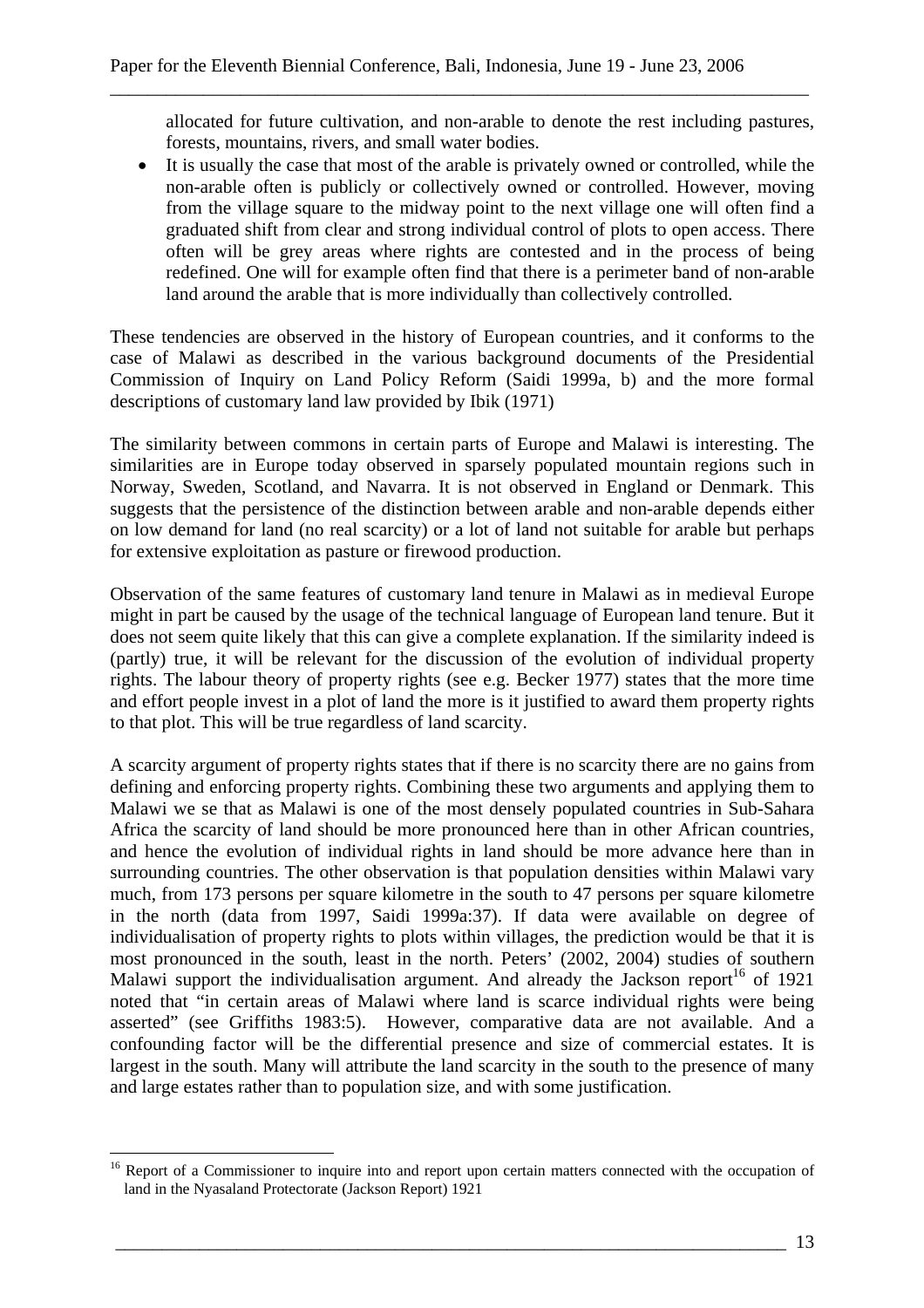*Box 4 Powers of land ownership according to the land law*  In the 1965 Land Act (including revisions up to 1995) it is said

"All public land is vested in perpetuity in the President" (Part III §8) and "All customary land is herby declared to be the lawful and undoubted property of the people of Malawi and is vested in perpetuity in the president for the purposes of this act." (Part V §25).

\_\_\_\_\_\_\_\_\_\_\_\_\_\_\_\_\_\_\_\_\_\_\_\_\_\_\_\_\_\_\_\_\_\_\_\_\_\_\_\_\_\_\_\_\_\_\_\_\_\_\_\_\_\_\_\_\_\_\_\_\_\_\_\_\_\_\_\_\_\_\_\_\_\_\_

In §26 it is described how the Minister holds all powers to "administer and control" customary lands and §27 gives the Minister power to declare any customary land to be public land. Previously it has been detailed how only corporate bodies authorised by the president may hold land and how the Minister may "make rules prescribing the particulars to be furnished, the forms to be used, and the fees to be paid" (§4). Further on it is said that the Minister "may make and execute grants, leases or other dispositions of public or customary land for any such estate, interest or terms, and for such purposes and such terms and conditions, as he may think fit: Provided that the Minister shall not make any grant of customary land for an estate greater than a lease for 99 years." (§5). "Wherever it appears to the Minister that any customary land is needed for a public purpose, that is to say a purpose which is for the benefit, direct or indirect, of the community as a whole, or a part of the community, he may declare, by notice under his hand and published in the Gazette, that such land is public land, and thereupon such land shall become public land."(§27) And in (§28): "Any person who, by reason of - (a) any grant, disposition, permit or licence of or in respect of customary land, made or given by the Minister under section  $\overline{5}$ ; (b) ... (c) ... suffers any disturbance of, or loss or damage to any interest which he may have or, immediately prior to the happening of any event above mentioned in this section, may have had in such land, shall be paid such compensation for such disturbance, loss or damage as shall be reasonable."

## **Power over land in statutory law**

The chiefs are the custodians of customary law, and the managers of customary lands according to customary law. Above the chiefs there is only the president and his Minister of lands.

The powers over land management of the President and the Minister of Lands have few, if any, practical bounds. They can do very much as they want to as long as they do not make "any grant of customary land for an estate greater than a lease for 99 years". However, the restriction of lease for 99 years does not apply to public land. Hence the restriction on customary land can obviously be circumvented by declaring the land for public land.

The law is written, if not by English lawyers, then at least by people trained in England and hence with the English understanding of the difference between the President as an officer holding land as trustee and the president as a private person with interests and activities unrelated to public resources and activities. Crown lands are different from the private estates of the King/ Queen. In Malawi such an understanding seems to be at best intellectual.

According to the land law the power of the President and his Minister of Lands is absolute. Customary land can be declared public and leased to commercial farming (estates). Any President reading the law and not being able to distinguish between his role as a private citizen and his role as president will not only be tempted to make dispositions benefiting himself, he will not be able to see anything wrong with it either. The law mandates and legitimises activities that may be inconceivable for someone growing up to take for granted the distinction between public and private resources. For somebody with less than perfect moral rectitude the system will tempt to shady and sometimes corrupt deals.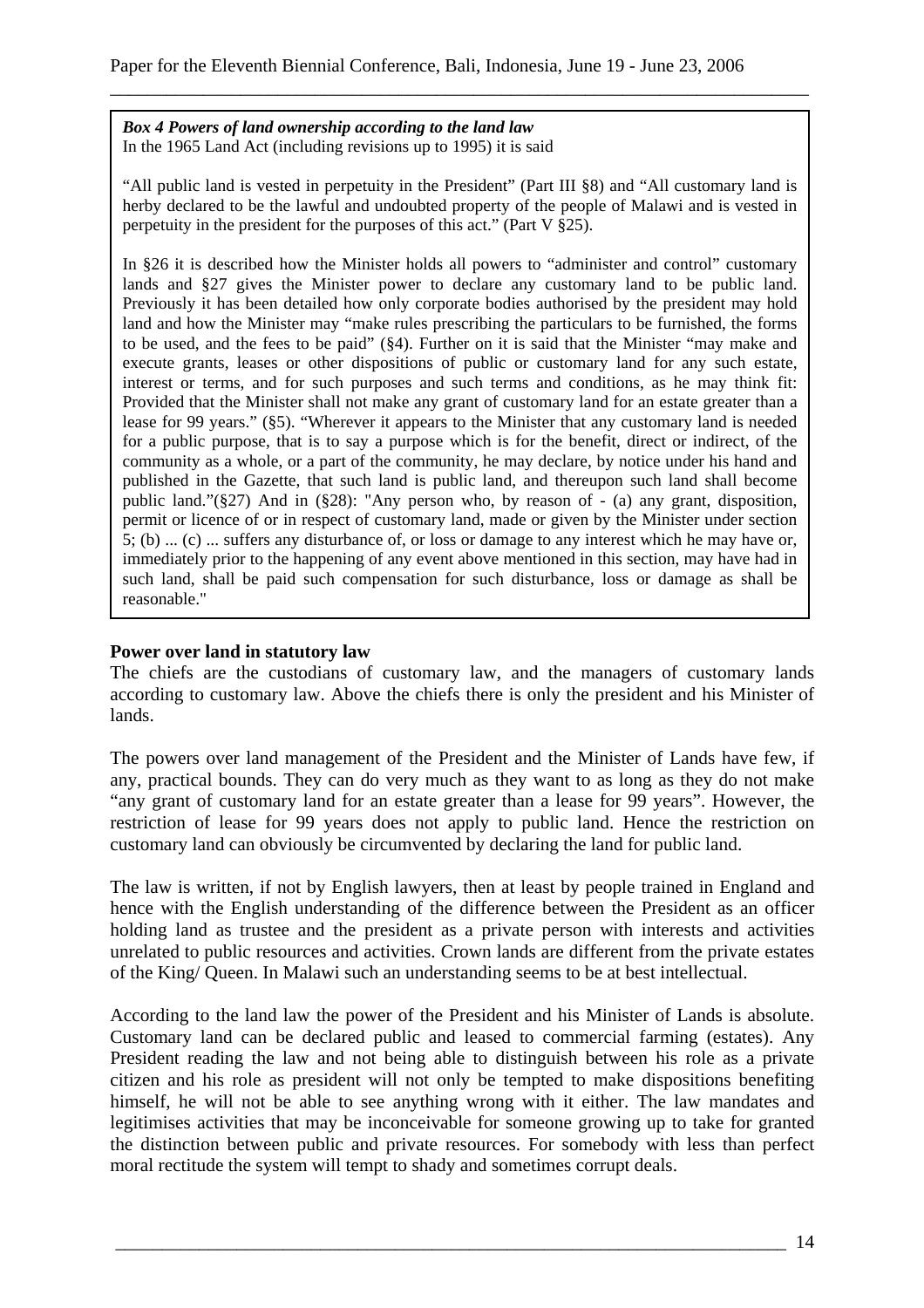The way of thinking about power, that power is the personal tool of the person in power leads to such use of power that people come to believe power is capricious, just as they in reality expect power to be, based on their historical legacy in the village life that still dominates 90% of the population. Thus "everyone" expects power to work this way. In the interaction with western societies with a different thinking about power the outcome is corruption.

\_\_\_\_\_\_\_\_\_\_\_\_\_\_\_\_\_\_\_\_\_\_\_\_\_\_\_\_\_\_\_\_\_\_\_\_\_\_\_\_\_\_\_\_\_\_\_\_\_\_\_\_\_\_\_\_\_\_\_\_\_\_\_\_\_\_\_\_\_\_\_\_\_\_\_

#### **The power politics of land and customary law**

In a case starting in 1997 between the former president Dr H. Kamuzu Banda and the government we get a glimpse of how the power of land allocation of chiefs and presidents worked in relation to a powerful person (see box 5 below).

In this case, the former president Banda prevailed against the government. But it does not seem likely that chiefs, village headmen or ordinary farmers on customary land would have the same incentives and resources to resist government decisions about converting their land to public land. Their security of tenure would be less, not because the legislation affecting them is different, but because power is, and is seen to be, unbound by the rule of  $\text{law}^{17}$ .

#### *Box 5 Kamuzu Banda vs Attorney General 1997-2004*

 $\overline{a}$ 

The power of the President and his Minister of Lands is currently undoubtedly absolute (see Box 4). Any President reading the law and not being able to distinguish between his role as a private citizen and his role as president will not only be tempted to make dispositions benefiting himself, he will not be able to see anything wrong in it either. The law mandates it. His role in relation to land is just like that of a chief. How this view on the powers of the president might play out in practice is detailed in the case of Dr H. Kamuzu Banda vs Attorney General (2004) where the Government tried to repossess an estate on customary land run as a cattle farm by the previous president Banda (Dr H. Kamuzu Banda died on 25th November 1997).

It started in 1974 when President Banda held a public meeting in the Chikwawa district which was attended by Chiefs from Nsanje as well as that district. The people of the area gave him a number of gifts including heads of cattle. At the end of the meeting he informed the Chiefs that in order to assist them improve their cattle he had decided not to move the cattle out of the area. Instead he would import a better breed of cattle which could cross breed with the local cattle. He therefore asked them to find land where the cattle could be accommodated. After an extensive search for suitable land in both districts the Chiefs identified the customary land at Paiva Village and gave it to him. The land was not suitable for cultivation because it was stony and was not fertile. It had not been used for cultivation since time immemorial. According to customary law the land now belonged to Banda and could not be taken back as long as it was used as agreed.

The new president thought otherwise. The government started its proceedings in 1995. As a result of a request from the government by Minister Itimu, Banda in 1996 voluntarily surrendered a part of the farm called Section C for redistribution to the neighbouring villages. In August 1997 the Minister asked Banda to vacate the whole estate. This resulted in the court action against the Government. The Chief of the area; Ngabu, in his testimony before the court, said among other things, that "Section C is not being cultivated. In spite of Minister Itimu's statement that it would be given to the people to cultivate, that has not happened. Instead there has been serious deforestation. The trees have been cut down uncontrollably." And he was afraid the same would happen to the rest of the farm if the government were allowed to take over.

Besides the legal arguments from customary law and Malawi's constitution protecting the property rights of Banda, the judgement highlights two interesting aspects: the uncontrolled and rapid deforestation of the land surrendered to government, and the fact that the judgement was not pronounced until 11 January 2004 in the twilight of president Muluzi's reign.

<sup>&</sup>lt;sup>17</sup> The "land grabbing approach" taken by powerful public persons is hardly unique. Compare for example the sale of the East African Tanning Extract Company (EATEC) farm in Kenya in 1994 as described by Kopp 2002.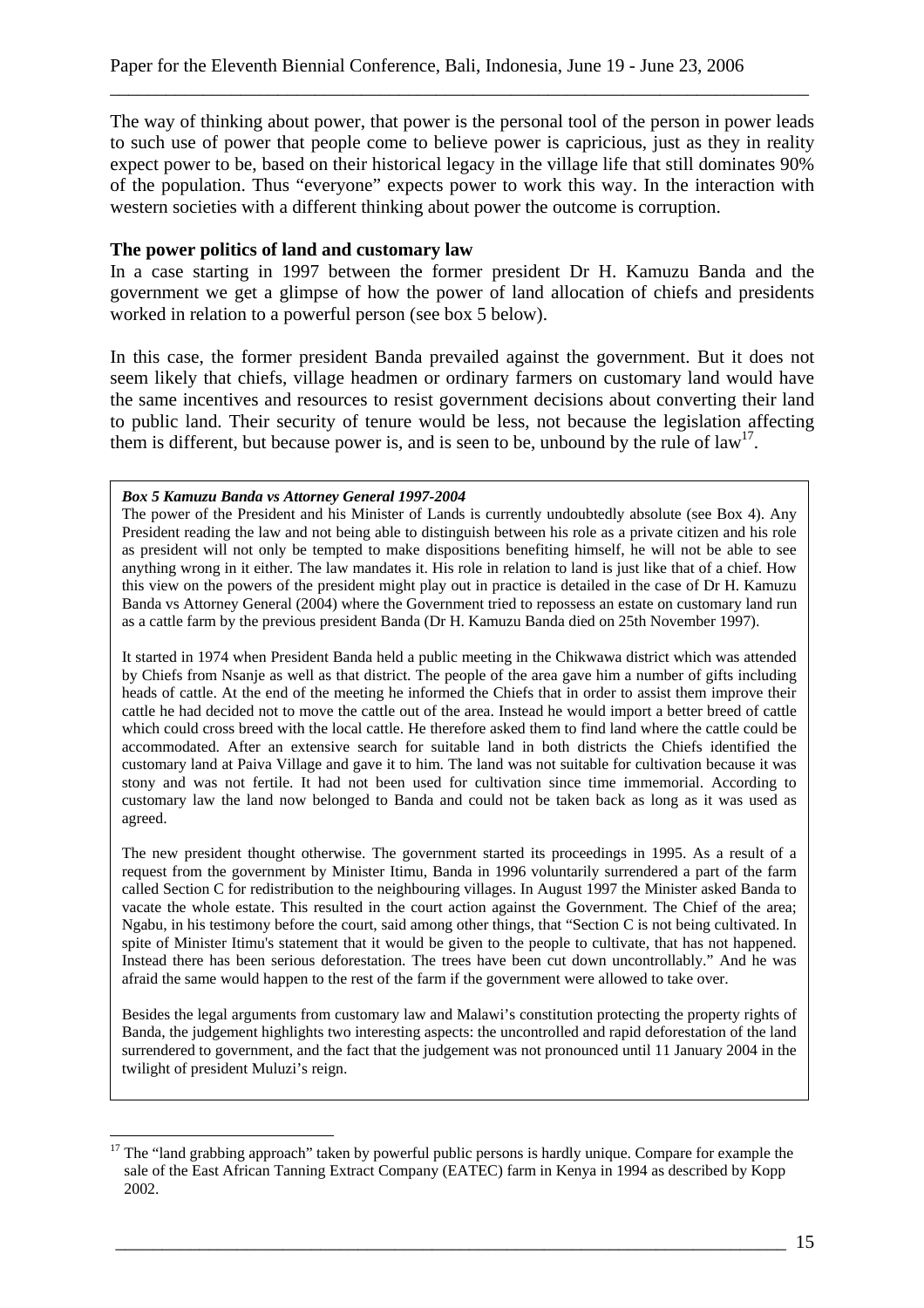#### **Current pressures on customary law**

The problematic ideas about how social power is created and works compounds the impact of the pressure from the two long term trends of population growth and transfer of good arable from customary lands to public lands and then reserving it for wildlife or leasing it for commercial agriculture. These trends are in complex ways interrelated. Commercialisation, displacement of people and degradation of the environment are closely linked.

\_\_\_\_\_\_\_\_\_\_\_\_\_\_\_\_\_\_\_\_\_\_\_\_\_\_\_\_\_\_\_\_\_\_\_\_\_\_\_\_\_\_\_\_\_\_\_\_\_\_\_\_\_\_\_\_\_\_\_\_\_\_\_\_\_\_\_\_\_\_\_\_\_\_\_

In Malawi the big commercial estates growing tobacco, tea, and coffee, created displacement of people to more marginal lands or they left villages with less land than before. Commercial estates are created as long term leases of public lands. Public lands can be created from customary lands by the president and the ministry of lands. Thus one might see the causal chain as: Commercial interests  $\supset$  Government decision  $\supset$  Displacement of local village farming  $\supset$  Shortage of suitable arable  $\supset$  Insecurity of tenure  $\supset$  Demand for land tenure reform

During times of social change the informal institutions sustaining the customary tenure system will be expected to become weaker. This both lowers the legitimacy of decisions and furnishes the people exercising power temptations to serve personal interests rather than the community's interest. Also, the customary law rules on land tenure were fashioned in a society where there was abundant land. Thus they should not be expected to have strong defences of individual rights or to work reliably in a modern society with land scarcity. However, the culture of abundance may perhaps be more present in the minds of the urban elites than in the minds of villagers that are now experiencing the impacts of land scarcity. If that is the case, the necessary cultural and social adaptations may be delayed and may also be behind some of the arguments for .transfer of lands from customary to public that the elites have been pushing through. In the villages a culture of abundance in a de facto situation of scarcity will entail that consequences of scarcity are aggravated.

In the villages the scarcity of suitable arable creates competition for land. This translates into market value for land. Given enough cash it may not be too difficult to find a chief or village head willing to reallocate a plot of good garden land<sup>18</sup>. In addition we note that shifts in populations (e.g. relocations, or immigration due to unrest in neighbouring countries) and/ or changes in culture due to modernisation, education, and urbanisation, affects the traditional ties guiding decisions of the village head. Catering to special interests (including personal) becomes easier. The values and morals of traditional authorities are tested severely. The result is the large scale, and sometimes fraudulent, reallocation of customary lands to commercial agriculture that land authorities have been able to execute with impunity.

Chiefs have always had the ability to both use and misuse their power. Their accountability depends on public opinion in the villages. But public opinion will not be a reliable guard of the rule of law if powerful people are assumed not to be bound by the law. The capricious power of the chief and his village headmen/ headwomen seems to be accepted as a fact of life. Thus it seems likely that the cultural beliefs that bolster the security of tenure that previously was a matter of fact, have been weakening for quite some time. The Chiefs' legitimacy in land management has probably been weakened by their increasing involvement in the political system of the state. The office of Chief is hereditary but without any fixed line of succession. According to the Chiefs Act<sup>19</sup> Chiefs are appointed by the government, but from among those

 $\overline{a}$ <sup>18</sup> Ministry of Lands, Physical Planning and Surveys (2002:18) notes that "Fraudulent disposal of customary land by headpersons, chiefs and government officials often deny critically needed access to people most desperate for land."

<sup>&</sup>lt;sup>19</sup> See Chiefs Act 22:03, Part II.4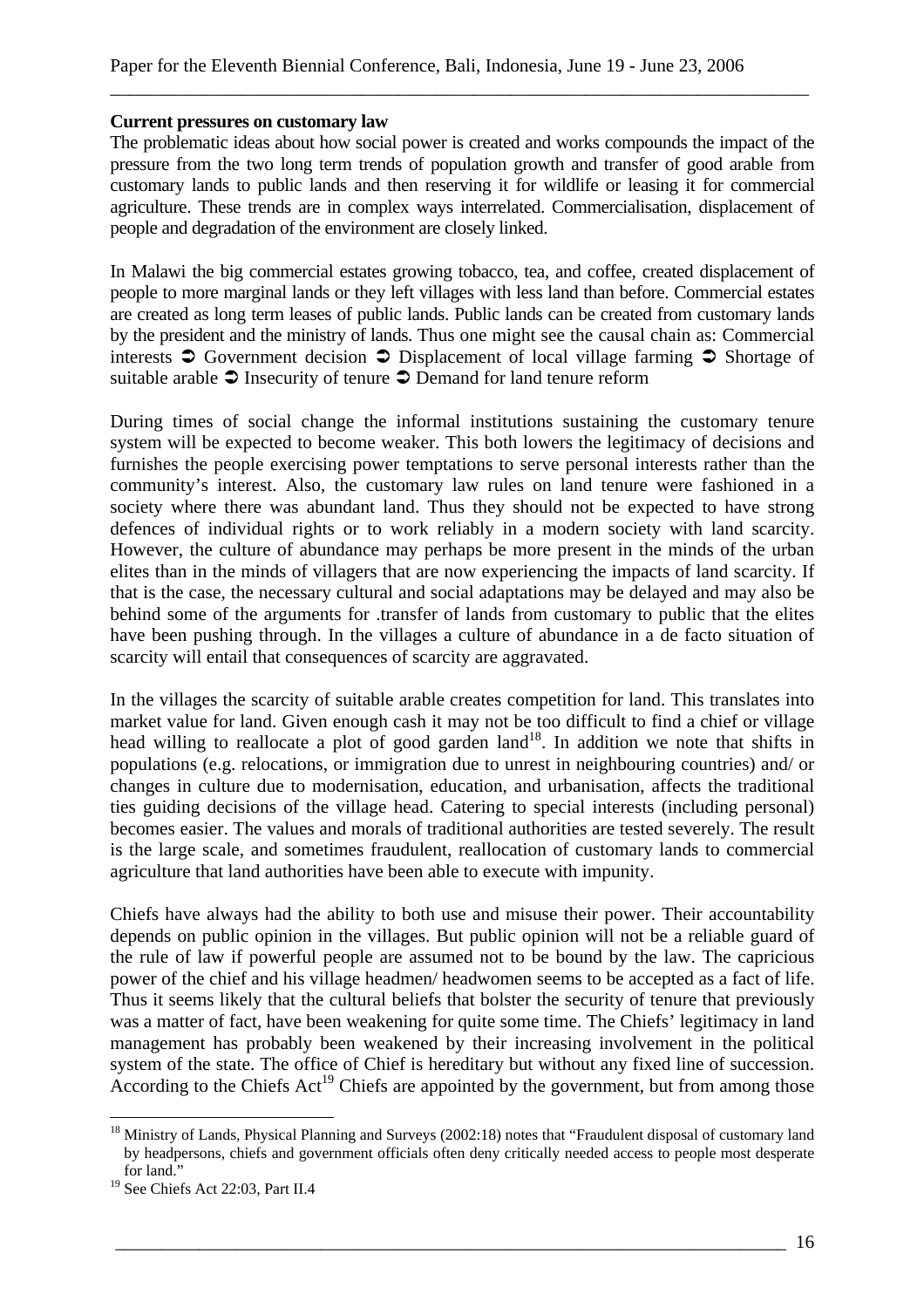eligible. By playing one pretender against the other the government may be able to control the behaviour of the chiefs. That Chiefs also get wages from the government does not help them in relation to their subjects' belief in their impartial application of the law. The Chiefs' lack of legitimate authority to resolve land allocation conflicts in a situation of scarcity may for example show up in an increasing appeal to authorities outside customary law such as District Commissioners or Resident Magistrate Courts. Also the suspension of the traditional courts will contribute to this. From 1962 to 1994 all disputes involving customary law, were heard under the Traditional Courts Act (Cap.3:03) This act was suspended in 1994 by an Executive action because its system of criminal prosecution had been misused on a large scale for political control during the Banda regime. But its suspension left a vacuum for development and clarification of customary land law. The local communities were deprived of a means for adapting to a changing world. Today appropriate land reforms may be the only way of catching up with this development.

\_\_\_\_\_\_\_\_\_\_\_\_\_\_\_\_\_\_\_\_\_\_\_\_\_\_\_\_\_\_\_\_\_\_\_\_\_\_\_\_\_\_\_\_\_\_\_\_\_\_\_\_\_\_\_\_\_\_\_\_\_\_\_\_\_\_\_\_\_\_\_\_\_\_\_

# **Land Reform**

The many pressures creating problems related to land tenure were felt rather than monitored by the political system. The 1967 land law reforms tried to introduce rules that should further the individualization and formalization of customary land rights. The Ndunda system created by the Customary Land (Development) Act (from 1967)20 and tested out in Lilongwe West was not successful. The Saidi Report (1999a:69) observed "Ironically, the only significant "benefits" which communities in Lilongwe West, sometimes cited but which could not possibly have been in the government's master plan, were that tenure conversion had taken both the chiefs and the Minister off their land; the latter especially, since government leases could no longer be issued in respect of such land." After that not much happened until the introduction of multiparty democracy in 1994. This also inaugurated a process of land reform with the reports of the Saidi commission in 1999 as a first important step. Following up on this, the National Land Policy of 2002 makes, among others, the following main recommendations:

- A new system of classifying land will be introduced. Land will be classified into Government Land, Public Land and Private Land. Customary landholding is to be registered as private customary estates for entire communities, families or individuals $^{21}$ .
- Land administration responsibilities will be decentralised, district land registers will be created to record transactions in land, and land administration role and responsibilities of Chiefs, Clan Leaders, Headpersons and Family Heads will be formalized, and made more democratic and transparent.
- Training, modernization and capacity building in surveying and land management professions to ensure adequate professional advice and support services are available for land use and environmental management decisions at all levels of government and by the private sector.

The National Land Policy document was followed by the Malawi Land Reform Programme Implementation Strategy (2003 – 2007). Part of this strategy was a "Special Law Commission on the Review of Land Related Laws". The commission was created in January, 2003. The

 $\overline{a}$ <sup>20</sup> The Customary Land (Development) Act, (Cap.59:01) worked together with the Local Land Boards Act

<sup>(</sup>Cap.59:02) and the Registered Land Act (Cap 58:01). 21 For a critique of the concept of customary estate as outlined in the Land Policy document see Silungwe 2005. A main objection is the Land Policy stipulation that "The rights in customary estates shall be "usufructuary in perpetuity" (Government of Malawi, 2002:25)."(Silungwe 2005:33). The proposals of the Khaila report sidesteps this objection by defining a customary estate as any interest in land large enough to entitle the person (or persons) holding the interest to be registered as proprietor(s) under the Registered Land Act. (Customary Land Act Part III.18).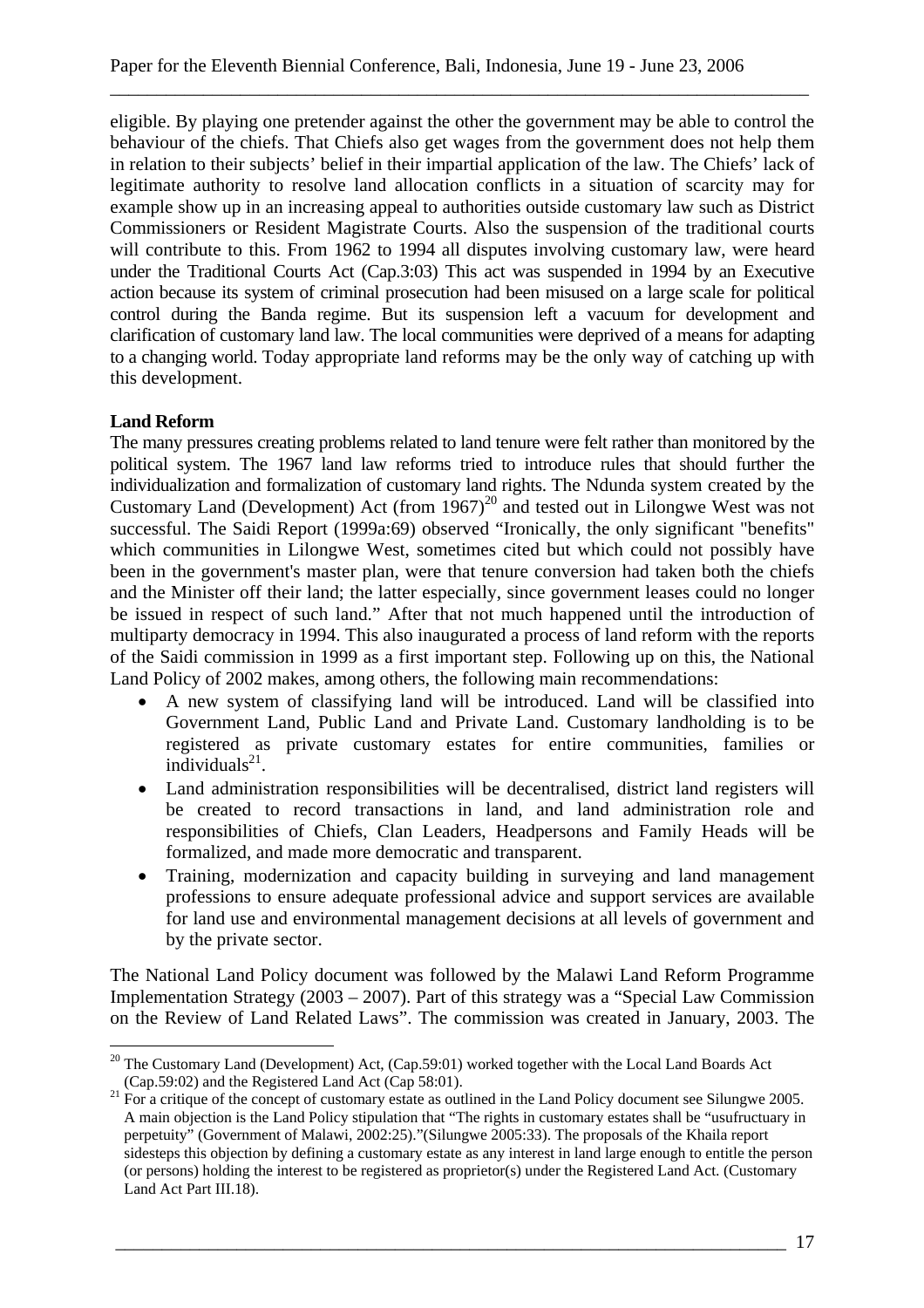report from this commission, "The Khaila Report", is currently in the process of being polished before being presented to the parliament. The report considers 16 existing acts and proposes to amend 10, two of which are more or less completely rewritten, and to repeal 3, two of which is replaced by one new act, The Customary Land Act.

\_\_\_\_\_\_\_\_\_\_\_\_\_\_\_\_\_\_\_\_\_\_\_\_\_\_\_\_\_\_\_\_\_\_\_\_\_\_\_\_\_\_\_\_\_\_\_\_\_\_\_\_\_\_\_\_\_\_\_\_\_\_\_\_\_\_\_\_\_\_\_\_\_\_\_

Three proposals from the Khaila Report will be looked at in some detail: The Land Act, The Customary Land Act and the Land Survey Act.

# **The classification of Lands**

The classification of lands proposed is a bit different from the one promulgated in the National Land Policy document. The Khaila report suggests that there should be only two types of land: public and private, each with sub-classes.

| CATE-          | <b>DEFINITIONS</b>                                                                                                                                                                                                                                                                                                                                                                                                                                                                                                                                                       | <b>CLASS</b>                                   | <b>DEFINITIONS</b>                                                                                                                                                                                                                                                                                       |
|----------------|--------------------------------------------------------------------------------------------------------------------------------------------------------------------------------------------------------------------------------------------------------------------------------------------------------------------------------------------------------------------------------------------------------------------------------------------------------------------------------------------------------------------------------------------------------------------------|------------------------------------------------|----------------------------------------------------------------------------------------------------------------------------------------------------------------------------------------------------------------------------------------------------------------------------------------------------------|
| <b>GORY</b>    |                                                                                                                                                                                                                                                                                                                                                                                                                                                                                                                                                                          |                                                |                                                                                                                                                                                                                                                                                                          |
| Public<br>land | ""public land" means land held in trust<br>and managed by the Government or a<br>Traditional Authority and openly used or<br>accessible to the public and includes -<br>land gazetted for use as national<br>1.<br>parks, recreation areas,<br>forest<br>conservation<br>reserves.<br>areas.<br>historic and cultural sites;<br>land vested in Government<br>2.<br>as a<br>result of uncertain ownership,<br>abandonment or land that cannot be<br>used for any purposes; and<br>unallocated land<br>3 <sub>1</sub><br>within<br>the<br>boundaries of a Traditional Land |                                                |                                                                                                                                                                                                                                                                                                          |
|                | Management Area";                                                                                                                                                                                                                                                                                                                                                                                                                                                                                                                                                        | Government<br>land<br>Customary<br>public land | "Government land" means land<br>acquired and privately owned by<br>the Government and dedicated to a<br>specified national use or made<br>available for private uses at the<br>discretion of Government.<br>Unallocated<br>land<br>within<br>the<br>boundaries of a Traditional Land<br>Management Area. |

Table 5 Proposed classifications of lands.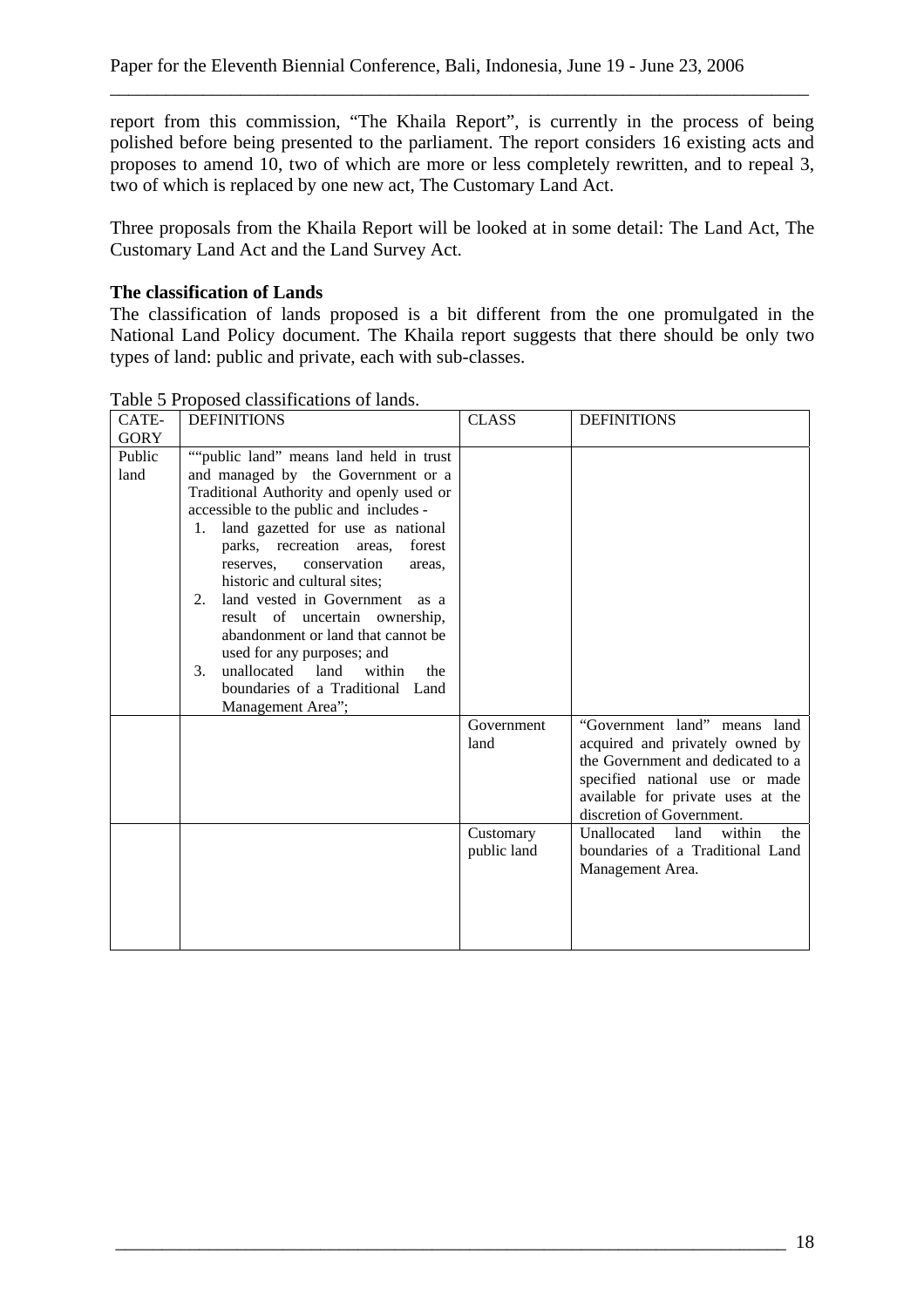| Private<br>land | "private land" means all land which is<br>owned, held or occupied under a freehold<br>title, a leasehold title or as a customary<br>estate and is registered as such under the<br>Registered Land Act or any other written<br>law. |                     |                                                                                                                                                                                                                                                                                                                               |
|-----------------|------------------------------------------------------------------------------------------------------------------------------------------------------------------------------------------------------------------------------------|---------------------|-------------------------------------------------------------------------------------------------------------------------------------------------------------------------------------------------------------------------------------------------------------------------------------------------------------------------------|
|                 |                                                                                                                                                                                                                                    | Freehold title      | An estate in land is freehold if it is<br>without time limitation (Black's<br>law dictionary 1990).                                                                                                                                                                                                                           |
|                 |                                                                                                                                                                                                                                    | Leasehold title     | "Leasehold": An estate in real<br>property held by leasee /tenant<br>under a lease (Black's Law<br>dictionary 1990).<br>"Lease" includes an agreement for<br>a lease, and any reference to a<br>lease shall be construed as a<br>reference to a lease granted under<br>this Act or the existing laws. (Land<br>Act Cap.57:01) |
|                 |                                                                                                                                                                                                                                    | Customary<br>estate | "Customary estate" means any<br>customary land which is owned,<br>held or occupied as private land<br>within a Traditional Management<br>Area under a freehold title and<br>which is registered as such under<br>the Registered Land Act (Cap.<br>58:01).                                                                     |

*Source: If nothing else is said the source is the draft Khaila Report Volume II, "An Act to Amend the Land Act"* 

Two observations may be in order:

- 1. The distinction between public and private conforms to a basic theoretical distinction and may, if interpreted correctly, channel the local and individual adaptations in the right direction
- 2. The inclusion of customary land as an ordinary category of land divided between private customary land and public customary land is a confirmation of the de facto realities in the villages and will thus increase the security of tenure. The somewhat awkward labelling of the public customary lands as "unallocated land within the boundaries of a Traditional Land Management Area" might be improved. From the description in the preamble<sup>22</sup> it is clear that it is a type of commons and it could be labelled as village commons for example as opposed to state commons for the "land gazetted for use as national parks, recreation areas, forest reserves, conservation areas, historic and cultural sites". However, labels are not important compared to the kinds of actions the law mandates.

## **Devolution of power**

 $\overline{a}$ 

1. Section 4 of the Land Act says that a body corporate can hold land only if licensed by the President to do so. The proposal for amendment suggests that the decision of the President can be subject to judicial review.

 $22$  "The Commission recognised that there shall be unallocated land within the jurisdiction of a Traditional Authority which shall be used as public land for communal purposes such as graveyards, *dambos* and grazing land but shall still remain customary land."(Draft of Khaila Report, Preliminaries for the Land Act, Section 2).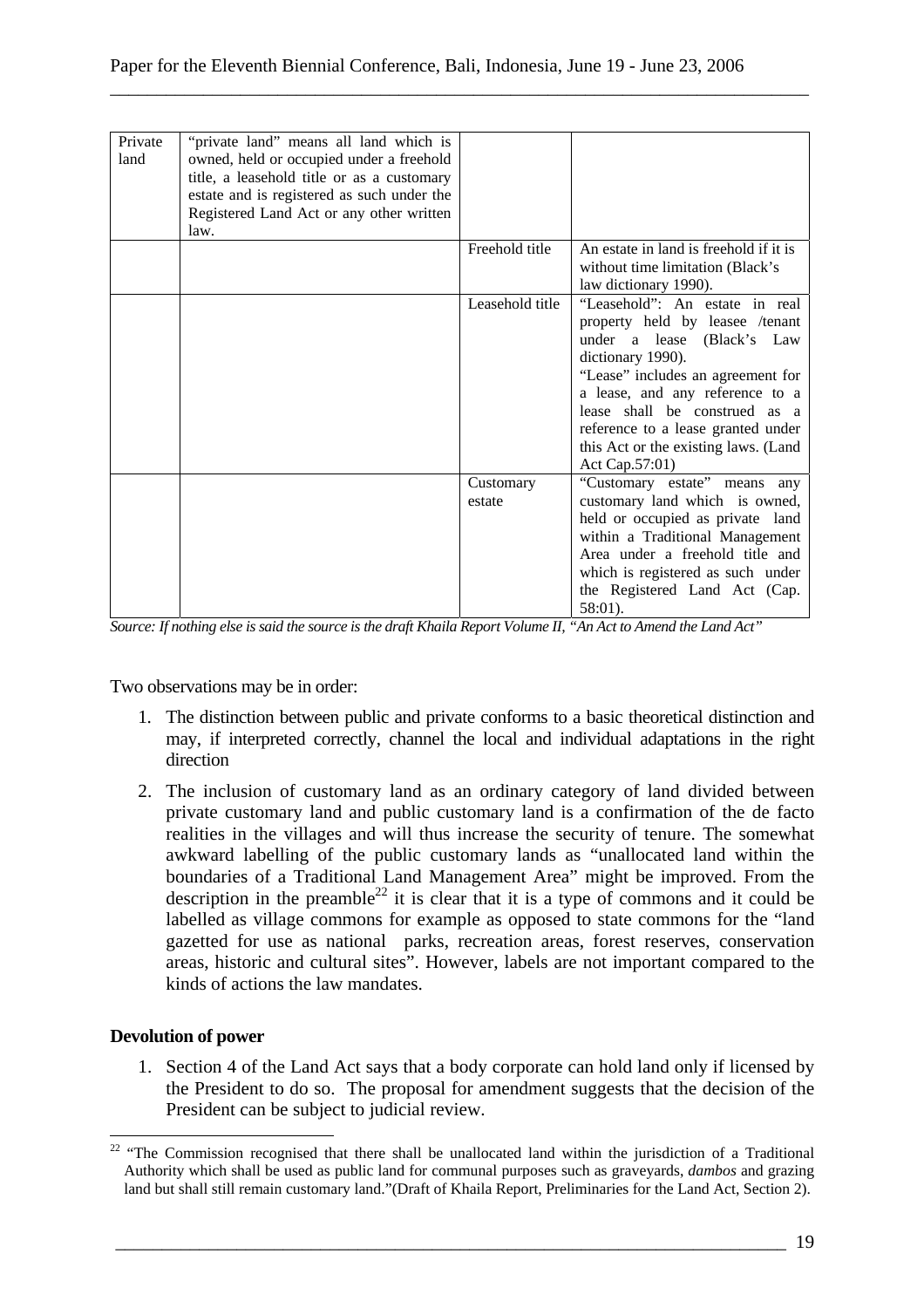2. Section 5 of the Land Act gives the Minister authority to "make and execute grants, leases or other dispositions of public or customary land for any such estate, interest or terms, and for such purposes and such terms and conditions, as he may think fit: Provided that the Minister shall not make any grant of customary land for an estate greater than a lease for 99 years". The proposal for amendment suggests that in the future "local government authorities" shall have the same powers.

\_\_\_\_\_\_\_\_\_\_\_\_\_\_\_\_\_\_\_\_\_\_\_\_\_\_\_\_\_\_\_\_\_\_\_\_\_\_\_\_\_\_\_\_\_\_\_\_\_\_\_\_\_\_\_\_\_\_\_\_\_\_\_\_\_\_\_\_\_\_\_\_\_\_\_

- 3. Section 8 of the Land Act vests all public land in the President. The proposal for amendment suggests it should be vested in the Republic to conform to the Constitution. The same is done for customary land in section 25.
- 4. Section 9 of the Land Act gives the minister the right to control the use and occupation of all government land. The proposal for amendments suggests this power should be removed explicitly.
- 5. The sections 11-24 dealing with private land the power of the central government is diluted by providing the same power to local government authorities as the Minister has. The same applies for the rest of the paragraphs in the proposal.
- 6. In sections 26 the Minister's power to administer and control all customary land is taken away and vested in the Chiefs except the power to "administer and control all minerals in, under or upon any customary land".
- 7. Part VII, sections 36-39, on trespass or unlawful occupation, are proposed repealed.
- 8. Section 38 of the Land Act gives the President the power to direct the Minister. The proposal for amendment suggests repealing the section.
- 9. Section 42 of the Land Act empowers the Minister to override other Acts to get other acts to conform to the Land Act. The proposal for amendments suggests repealing the section as unconstitutional. The Minister should not have the power to amend other Acts.

From the amendments proposed for the Land Act alone one may conclude that the powers of the President and his Minister to dispose of land rights has been severely curtailed, first by removing discretionary power or making it subject to judicial review, but most significantly by giving powers to local government and Traditional Authorities. Making the exercise of power subject to judicial review will increase security of tenure. But from the Land Act alone it is not apparent that the same will apply to local governments and traditional authorities.

The amended land act, however, will have to be read in conjunction with a proposed new act, the "Customary Land Act". The new act is to replace the "Customary Land (Development) Act (Cap.59:01), and the "Local Land Boards Act (Cap.59:02).

The powers of the Chiefs over land are through the customary Land Act made transparent and accountable by the introduction of land committees and land tribunals. Customary Land Committees are standing committees at the Group Village level. They are mandated to oversee the formalisation of customary land and may for example ascertain interest and rights in customary land. Customary land committees are also empowered to make and execute grants, leases or other dispositions of customary land and to scrutinize and approve, where appropriate, land transactions involving customary land held privately within a Traditional Management Area. The committees may control the user of customary land, and the sale, transfer, or lease of customary land held privately, and they may function as an informal tribunal mediating in land disputes.

The customary land tribunals are mandated to adjudicate in land disputes within its area. On failure to reach agreement the case goes to the tribunal at the next level. Chiefs play a crucial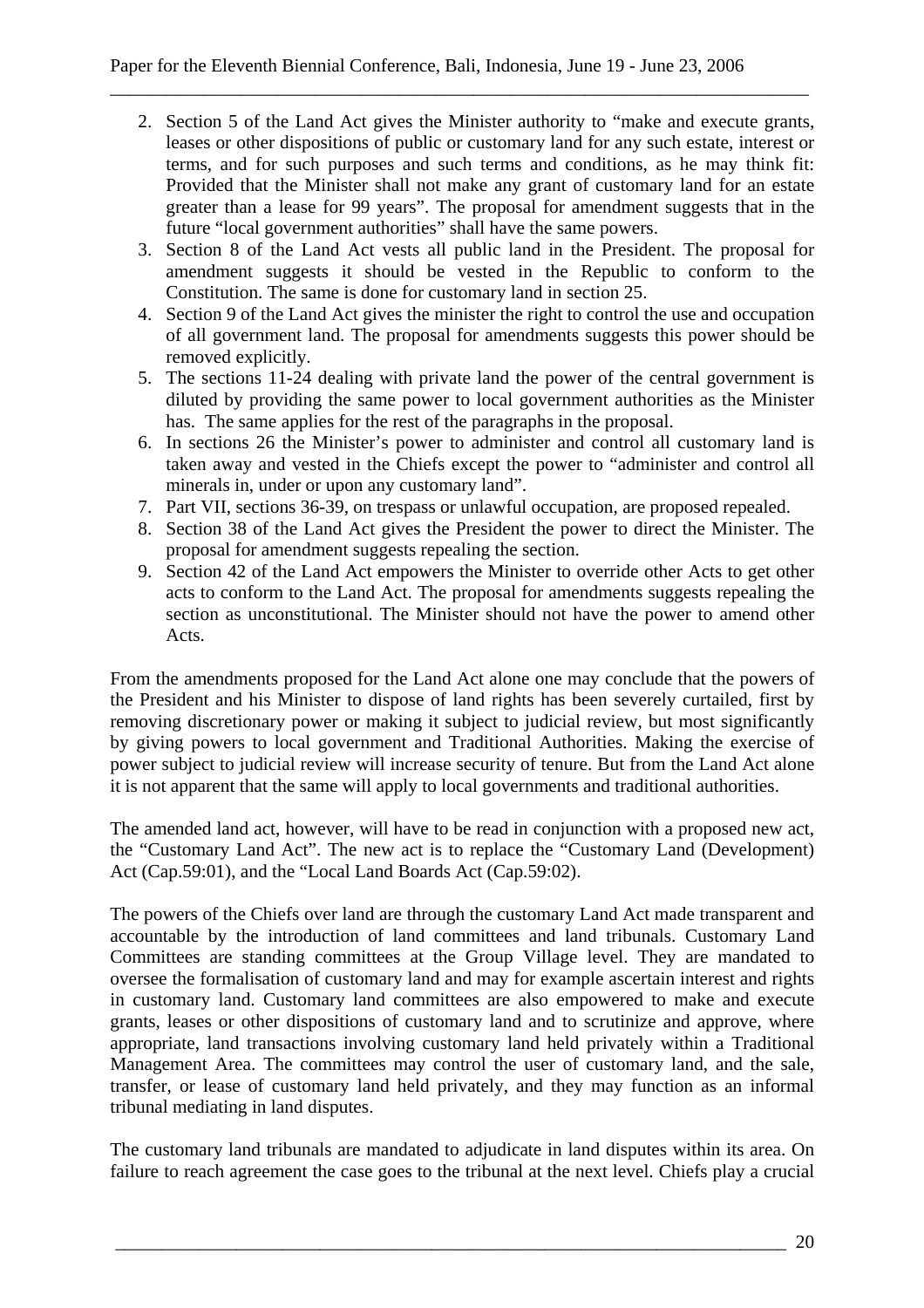role in the tribunals. In the Central Tribunal there has to be three chiefs as members. Here the Resident Magistrate is chair. At lower levels TA Chiefs are mandatory chairs. In the land committees the group village headman is mandatory chair. Both from membership and from position as chair of committees the influence of Chiefs will be large, certainly larger than it is today. In this the Chiefs have been successful as a lobbying group.

\_\_\_\_\_\_\_\_\_\_\_\_\_\_\_\_\_\_\_\_\_\_\_\_\_\_\_\_\_\_\_\_\_\_\_\_\_\_\_\_\_\_\_\_\_\_\_\_\_\_\_\_\_\_\_\_\_\_\_\_\_\_\_\_\_\_\_\_\_\_\_\_\_\_\_

One may question if their positions as mandatory chairs give them too much power. The hope is that due to the wielding of power through a committee its use becomes transparent. At best their degree of influence will depend on good arguments and powers of persuasion. If this will come to pass, security of tenure will improve. But very much will depend on there being alternative sources of authority in the committees than the chief. If the chiefs can influence the appointment or election of board members, and in particular the Land Clerk, and coming out of a tradition of "Fraudulent disposal of customary land by headpersons, chiefs and government officials" as the Land Policy Document (note 18 above) writes about, the transparency of their activities may disappear. With increased power to the chiefs the security of tenure for the poor villagers may not improve at all. Within the proposed system one needs to think carefully about checks and balances to hold the chiefs accountable to their usage of power.

Above it was speculated a bit on the beliefs about, and reactions to power among ordinary people. The perception of power as personal and capricious may create problems for some kinds of decisions, perhaps more for the determination of land rights and the making of grants and leases than for mediation and adjudication activities. However, it is difficult to see any other way of educating people to exercising democratic governance than providing them the procedures to achieve it. It may not come overnight, but hopefully it will come.

## **Creating a land management bureaucracy**

The third major area of the land reform process is the training, capacity building, and modernization of surveying and land management professions. This entails building a stronger bureaucracy. In western democracies these bureaucrats are the disinterested advisors and professional technocrats that provide fair decisions and speedy allocations of suitable lands – at its best. However, even western land survey bureaucracies will occasionally malfunction. It easily slides into red tape. And from many third world countries there are reports that label the land survey profession as the predatory state's best helpers. In some countries they become de facto proprietors of public lands, and are often able to exact extra duties from private actors for their services.

The proposed act concerns basically the training, certification and work procedures of the surveying and land management professions. There is little about when and how their services have to be employed. The one exception found is in the proposed section 44 that, rather sweepingly declares "(1) The boundaries of any area declared as a Traditional Land Management or Township shall be surveyed and registered under the Traditional Authority or local government authority of the area. (2) Where a Traditional Land Management area is registered, all the villages and the public land within such area shall be surveyed and registered."

The bureaucratic power grows out of mandatory tasks that communities, people, and corporations have to have done. In the best of circumstances surveying Malawi for land tenure purposes is an enormous task that probably will have to take generations. The lack of trained professionals, equipment, and public funds ensures that at best this will be a sleeping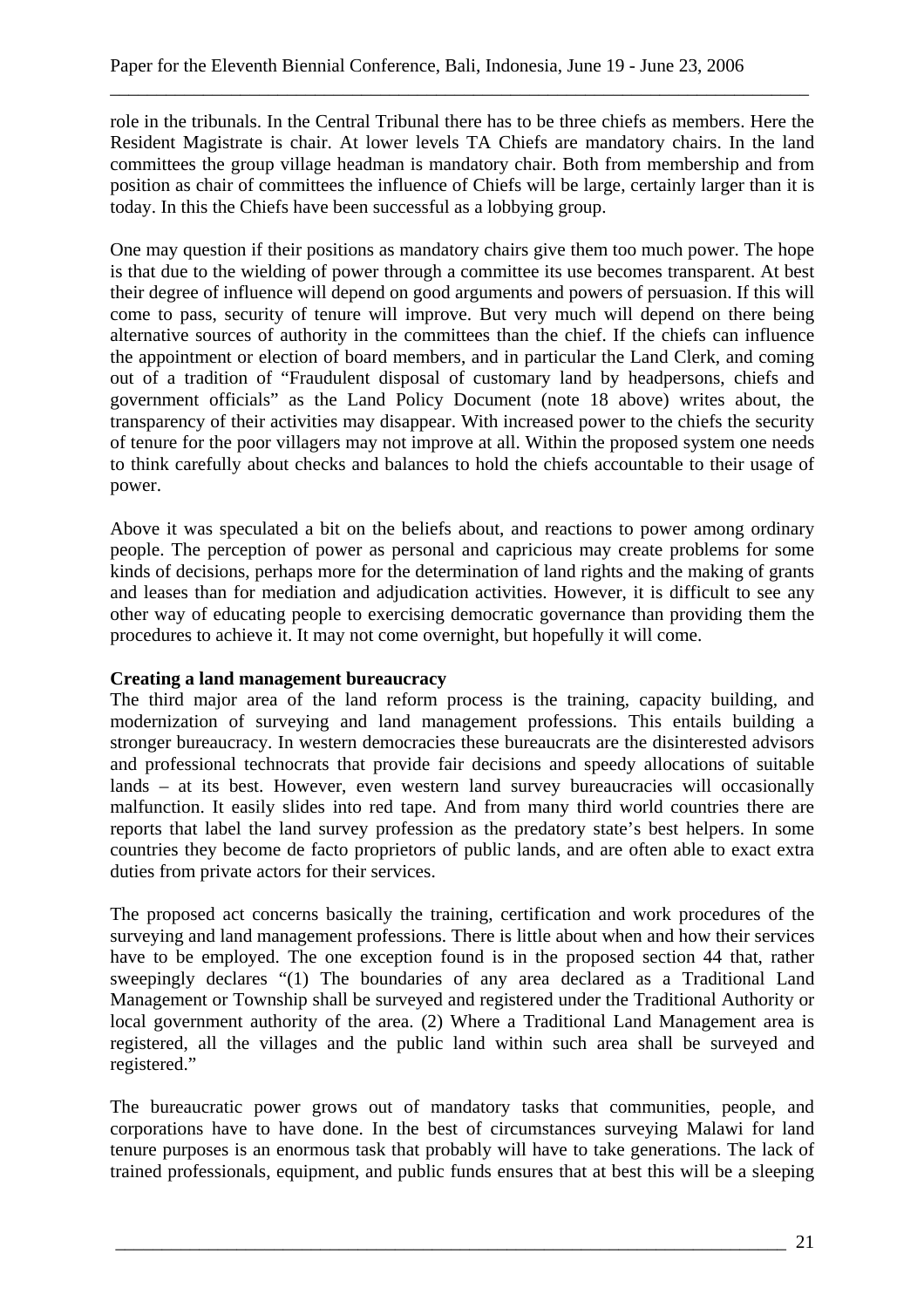paragraph. At worst it will diminish the authority of the law and create divisions among Traditional Land Management Areas if some of their tasks depend on the required survey.

\_\_\_\_\_\_\_\_\_\_\_\_\_\_\_\_\_\_\_\_\_\_\_\_\_\_\_\_\_\_\_\_\_\_\_\_\_\_\_\_\_\_\_\_\_\_\_\_\_\_\_\_\_\_\_\_\_\_\_\_\_\_\_\_\_\_\_\_\_\_\_\_\_\_\_

In the proposed Customary Land Act it is suggested that the Land Clerk of the Traditional Land Management Areas has a duty to "prepare or cause to be prepared a basic map for each Traditional Land Management Area". The wording here makes for some leeway. The surveying does not depend on the professional surveying department. Based on the first locally created basic map the quality of the map may be increased as needs arise. The best way of using a professional service like the land surveyors is perhaps to take one step at a time and follow the advice: "If you do not have a problem, do not solve it". And if you have more problems than resources for solving them, take fist things first.

In relation to security of tenure one may come into problems if court proceedings or title deeds depend on some mandatory survey having been done. The way to avoid it may be to make it abundantly clear that customary rights do not depend on registration. They are as secure as ever even in the absence of formal registration. This is a basic tenet of customary law. The cost of not registering them is that customs may change and memories die away. Tenure security for customary rights has been diminished by many causes. Some may be dealt with but their embedding in customs and peoples knowledge makes them fragile under social change. That cannot be met by other means than formalization. But again, a little bit may go a long way. The Land Clerk's hand drawn map may work for many years until the need for a more accurate map may require a professional service.

# **Security of tenure in other legislation**

Of the 3 new acts proposed and the 8 amended we have been looking at only three in any detail. For many acts the amendments are just to make them consistent with the devolution of power observed in the Land Act. That is not the case for the Physical Planning Act. The Physical Planning Act, however, will have to be dealt with another time. In the other acts it is worth to take note that it now is possible to make acquisition of land through prescription also on public and customary land<sup>23</sup>. The time for prescription is set at  $12$  years. This will obviously advance security of tenure for the poor more than for the rich. It is also notable how the new rules for assessing compensations for land takings in the Land Acquisition Act give increased security to landowners for their investments in the land.

## **Concluding remarks**

Land reforms take time. Many lament that the process started in 1996 by the appointment of the Saidi commission still is running. But unless people understand what the land reform is about, what it intends to achieve and how it goes about achieving it, a land reform does not have any beneficial impact. Rather than steamroll a streamlined proposal through parliament in a couple of years it is better to use a dozen years to achieve a more messy compromise that has a chance of being used to coordinate land management and land usage.

The proposal that now is being polished for presentation to the parliament has some features of this, but as noted above, it also contains unsolved problems. The most difficult is probably the power of the chiefs. Another is the power of the professional land bureaucrats. The land bureaucrats are not yet a powerful lobby like the chiefs, so at least for them one might think about checks and balances. The easiest way might be to make their services optional rather than mandatory. This will certainly slow down their usage, but perhaps to a pace

 $\overline{a}$ <sup>23</sup> See the proposal for the amended Registered Land Act (Cap 58:01) sections 134 and 137)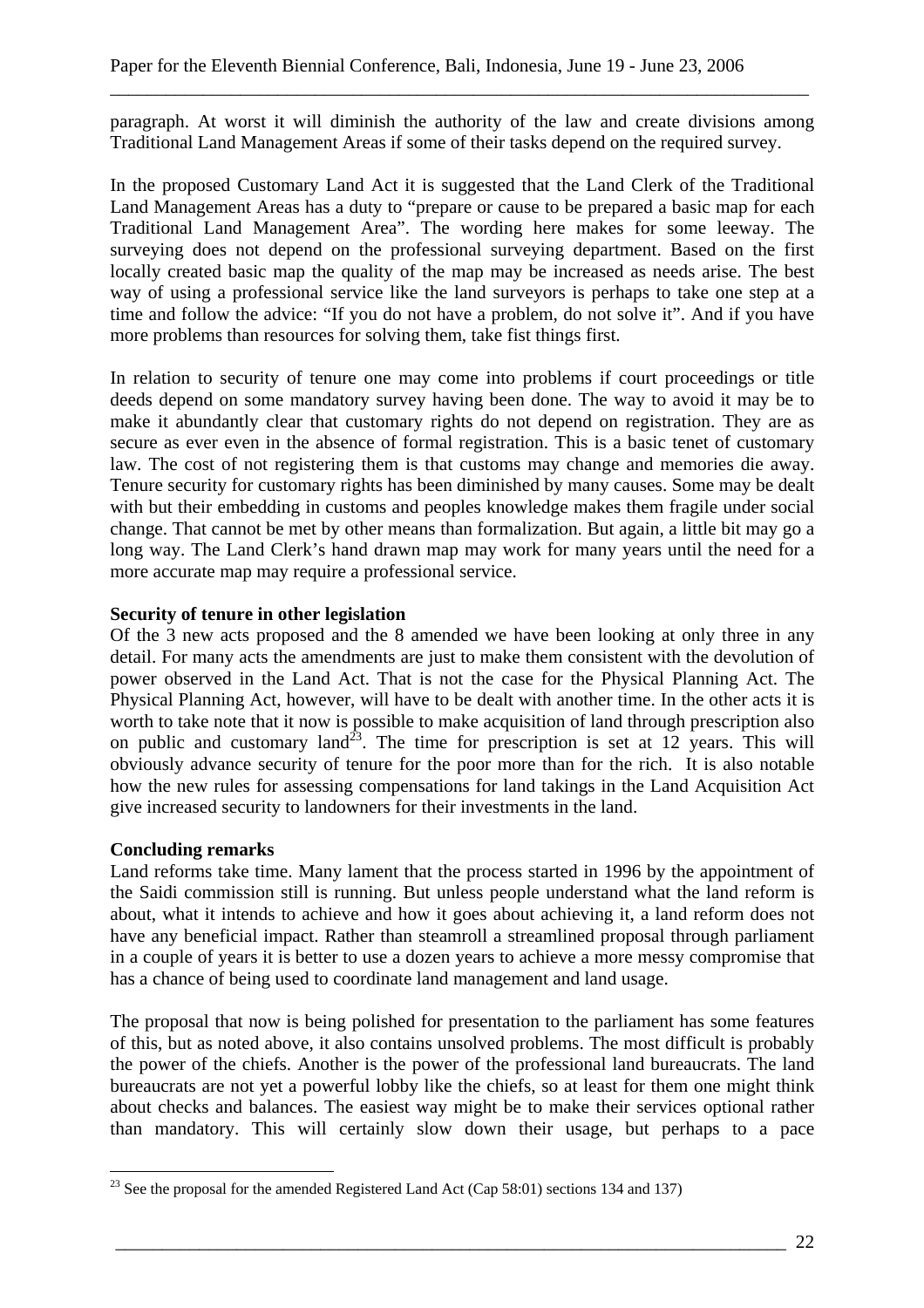commensurate with the capacity to educate a sufficient number of them. The Chiefs have, through lobbying, been able to change the proposed legislation to increase their power over land management considerably compared to the Land Policy document. Finding suitable checks and balances here is a challenge given the customary behaviour of people in relation to social power. The most practical way may be to make the activities of the Customary Land Committees mandatory transparent to all people. But this may not be enough. To secure some independent power over land management decisions one may even think of introducing a special ombudsman for customary land issues. But this is hardly likely outcomes of the parliamentary debates.

\_\_\_\_\_\_\_\_\_\_\_\_\_\_\_\_\_\_\_\_\_\_\_\_\_\_\_\_\_\_\_\_\_\_\_\_\_\_\_\_\_\_\_\_\_\_\_\_\_\_\_\_\_\_\_\_\_\_\_\_\_\_\_\_\_\_\_\_\_\_\_\_\_\_\_

The poor record of land reforms in Africa may make us unnecessarily pessimistic. Therefore: any measure of success will be an achievement. On balance it is reasonable to think that the current proposal for reform in the long run has a chance of effecting some improvements. Only careful monitoring of developments in the land tenure sector will be able to confirm or deny this belief.

#### **Acknowledgements**

The present paper would not have been possible but for my wife getting a job as consultant to the National Statistical Office in Zomba, Malawi, on a contract with Statistics Norway. I was allowed to come along as house-husband, and, once settled, my interest in Malawian land law grew. I started reading. Finding the right literature is far from easy. But the people I have met have been extraordinarily helpful. I did not always have the presence of mind to write down the names of those who advised me. But none are forgotten. However, the following have been helpful on so many occasions and in so many ways that I want to extend to them particular thanks: Mr Macronald Khwepeya, National Statistical Office, Professor Paul A. K. Kishindo, Chancellors College, Dr Michael Chirwa, Forest Research Institute of Malawi, Mr Chikosa M. Silungwe, Malawi Law Commission, Professor Stanley Khaila, Bunda College, Professor Pauline Peters, Harvard University, Dr Henrik Wiig, Norwegian Institute of Urban and Regional Research, and, of course, the librarians at Chancellors College, Bunda College, and Malawi Forest Research Institute.

If the paper contains valid observations about land tenure and land reform in Malawi it is thanks to the help and advice I got. The skewed perceptions and odd conclusions I have supplied all by myself.

#### **References**

- BDPA in Assoaciation with AHT International 1998 "Report on the Estate and Customary Land Interaction Study. A component Study of the Customary Land Utilisation Study", Lilongwe, January 1998
- Becker, Lawrence C. 1977 "**Property Rights: Philosophic Foundations**", London, Routledge & Kegan Paul
- Gibson, Clark C., Krister Andersson, Elinor Ostrom, and Sujai Shivakumar 2005 "**The Samaritan's Dilemma. The Political Economy of Development Aid**.", Oxford, Oxford University Press
- Griffiths, Christopher A. 1983 "Land Tenure in Malawi and the 1967 Reforms", Thesis submitted for the degree of aster of Laws of the University of Malawi, Zomba, Chancellors College
- Hirschman, Albert O 1970 "**Exit, voice, and loyalty : responses to decline in firms, organizations, and states**", Cambridge, Mass., Harvard University Press
- Ibik, J.O. 1970 Malawi I: "The Law of Marriage and Divorce", **Restatement of African Law**, Vol. 3, London, Sweet & Maxwell